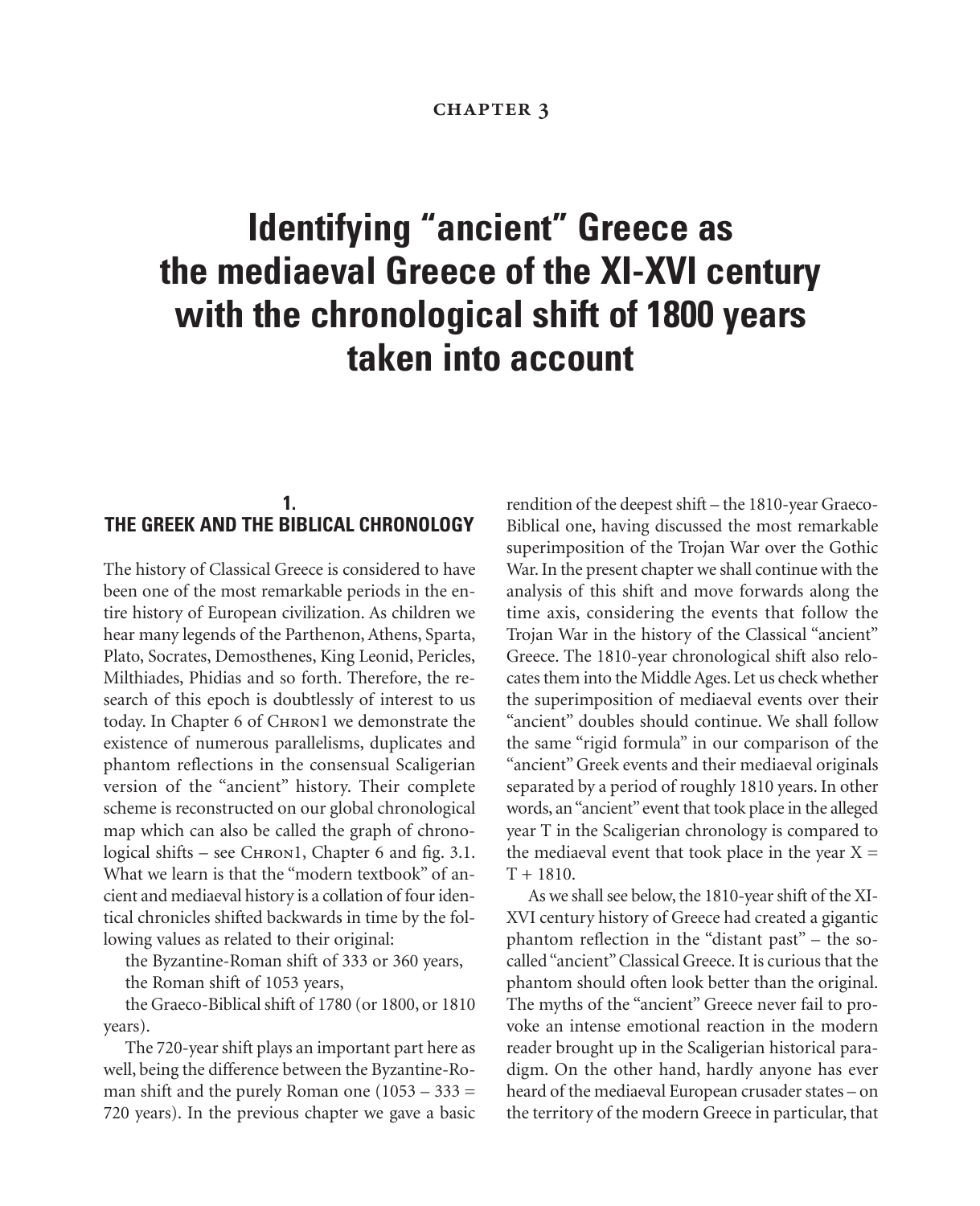

Fig. 3.1. The global chronological map. The "Scaligerian history textbook" presented as collation of four near-identical short chronicles.

served as prototypes for the phantom Classical world. The Graeco-Biblical shift of 1810 years superimposes the history of the Holy Roman Empire (X-XIII century) and that of the Habsburg (Nov-Gorod?) Empire (XIII-XVII century) over the "ancient" kingdoms of Israel and Judea, whereas "ancient" Greece is covered by the history of mediaeval crusader Greece (the XI-XV century epoch). The table that we are about to cite shall indicate the individual X-XV century originals of the "ancient events".

We shall use the famous *History* by Herodotus ([163]) as the first important source for the history of the "ancient" Greece. Let us re-emphasize that this work is the furthest thing from a forgery. We are of the opinion that Herodotus refers to real mediaeval events of the XI-XVI century A.D. He must have lived in the epoch of the XVI century A.D. Then, later chronologists have erroneously dated his lifetime and his work many centuries backwards. The original oeuvre of Herodotus must have been cautiously edited from the viewpoint of the recently introduced Scaligerian history.

As we shall see below, it isn't just the mediaeval Greek events that became reflected in the work of Herodotus, but also the Roman ones – that is to say, the Byzantine and Italian events of the XI-XV century A.D. A demonstrative scheme of the "Greek" chronological shift of 1810 years can be seen in figs. 3.2 and 3.3. The paragraphs of the table below that are marked as "a"refer to the history of mediaeval Greece, whereas the paragraphs marked as "b" pertain to the same events that were described in the books subsequently declared "ancient"; what we observe is thus the same story told twice.

## **2. THE LEGEND ABOUT THE MORTAL INSULT OF A WOMAN (RELIGION?)**

The following events are quite well-known. They possess similar numeric values in the section entitled "Middle Ages and the antiquity" and appear to be duplicates, or reflections of one and the same real historical period: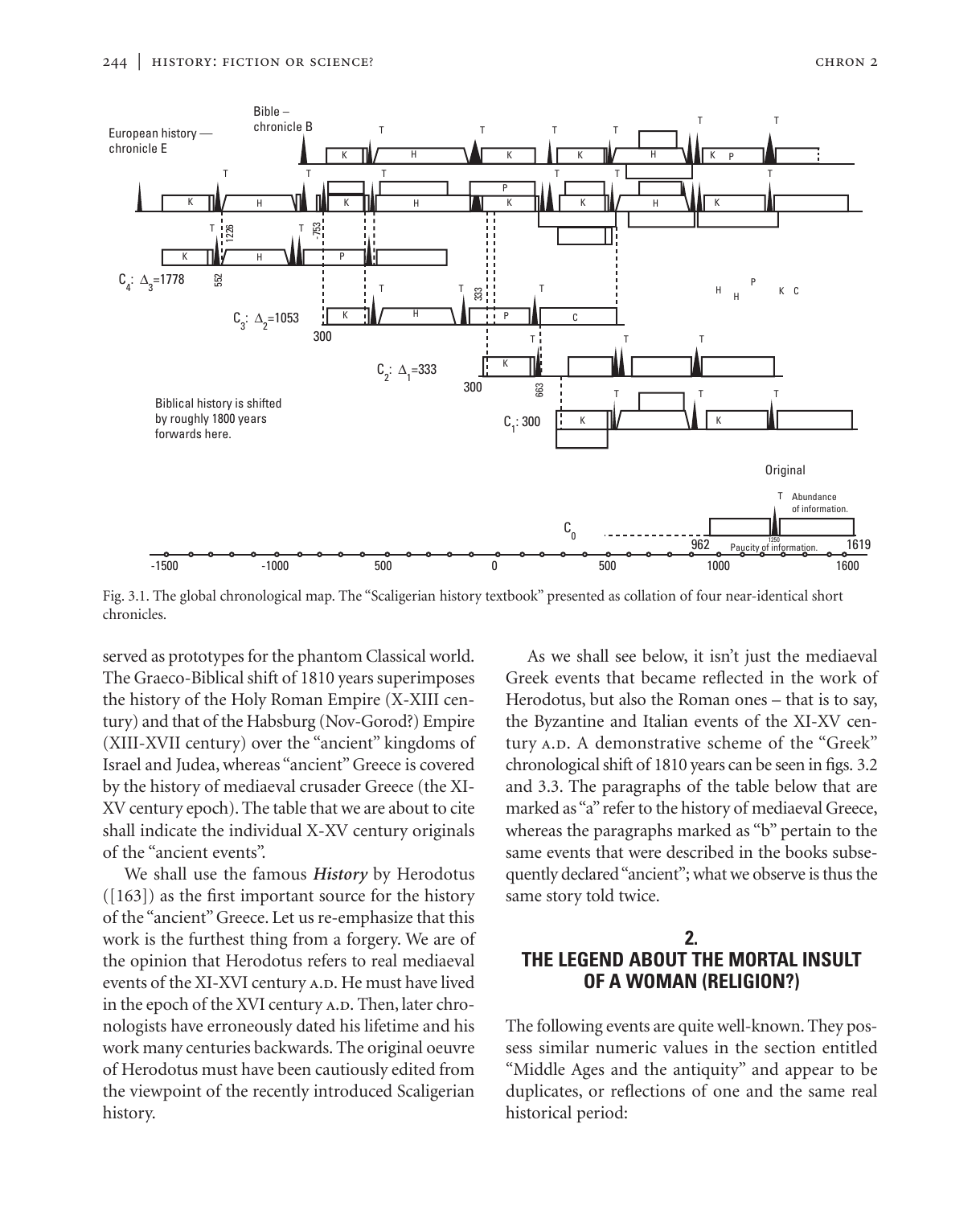

Fig. 3.2. The parallelism between the "ancient" and mediaeval Greece.



Fig. 3.2. The parallelism between the "ancient" and mediaeval Greece.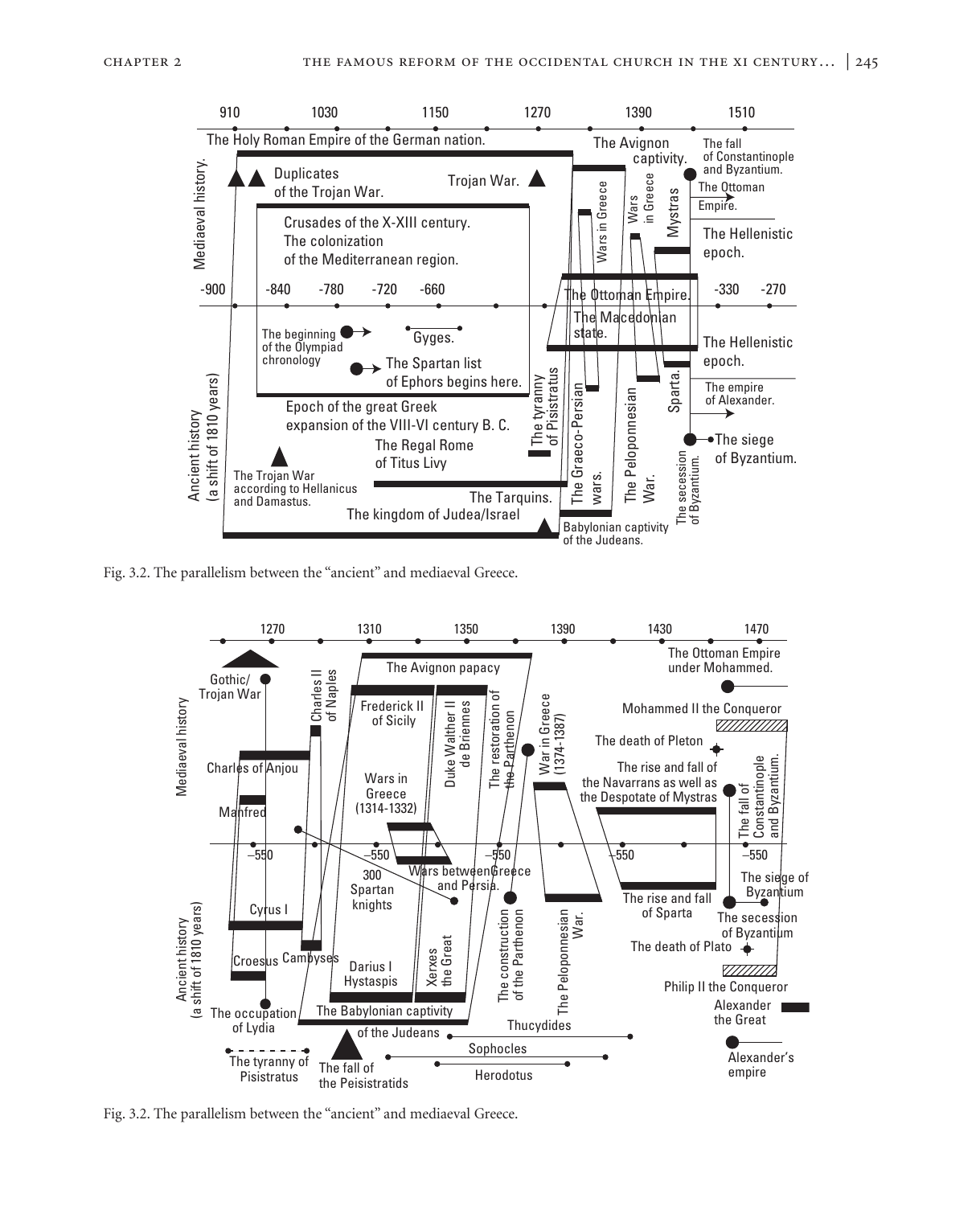1) Holy Roman Empire of the alleged X-XIII century A.D. and the Habsburg (Nov-Gorod?) Empire of the XIII-XVII century.

2) The crusader war of the XIII century A.D. in Byzantium and Italy; the fall of Constantinople in 1204.

3) The crusades of the X-XIII century.

#### **The "antiquity".**

1) The Biblical kingdoms of Israel and Judea as the Regal Rome described by Titus Livy, or the First Roman Empire in our terminology.

2) The Trojan War (or the Tarquinian War according to Livy), also known from the history of the "ancient" Greece as "the exile of the tyrants".

3) The epoch of Great Greek Colonization – the alleged VIII-VI century b.c.

Thus, we begin to move forward along the time axis beginning with the X century A.D.

- 1*a. The alleged X century A.D. A duplicate of the Trojan War.* As one sees in fig. 3.1, the period between the alleged years 901 and 924 in Italian history contains a duplicate of the Trojan = Tarquinian = Gothic War. It is shown schematically as the black triangle in fig. 3.1.
- 1*b. "Ancient" Greece. Herodotus begins his History with a brief summary of the Trojan War* ([163], 1:1-5, pages 11-12. Thus, Herodotus couldn't have lived earlier than the XIII century A.D.

**Commentary.** Herodotus the Greek, likewise Titus Livy the Roman, begins his book with an account of the Trojan War. As we shall see below, this is far from being a mere coincidence: the first chapters of Herodotys and Livy are parallel to each other and refer to the same historical epochs and events. In his tale of the early days of the "Ancient" Greece Herodotus copies fragments of Roman history in Livy's interpretation, no less.

Let us remind the reader of yet another duplicate of the Trojan War that we have seen in the history of mediaeval Rome – namely, the war of the alleged years 931-954 A.D., its primary characters being Alberic II and Theodora II ([196]). One should rightly expect that the "ancient" Herodotus would tell the story of the Trojan War once again without so much as being aware of it in his rendition of the mediaeval Roman (Byzantine?) history, as well as that of Greater Greece.

It is remarkable that this is exactly what Herodotus does. He returns to the Trojan War in his narration, his second account being particularly close to the version of Titus Livy who, as we understand now, described the Trojan War as the Tarquinian War. Also bear in mind that a part of Italy was called Greater Greece in mediaeval documents ([267], pages 282- 283). The reason for this is clear enough: the chronicles of Romea and Byzantium would often find their way into Roman and Italian history. Later historians would confuse Rome and Romea with each other. Greece is a part of Byzantium; its paper journey to the West would transform it into the Italian Greater Greece. The reverse process may have taken place on certain occasions.

Trojan = Tarquinian = Gothic War is represented in the Scaligerian version of Greek history of the alleged VIII-VII century b.c. not only as the tale of a war that began because of Helen, but also as the rather curious story of Candaules and Gyges. Remember that the "legend of a woman" is considered very important in the history of the Trojan War – namely, the legend that tells us of a woman of high social rank mortally insulted, which led to either a war or a coup d'état. The Trojan version tells us about the abduction of the Greek woman Helen, whereas Livy's Tarquinian version refers to the rape of Lucretia, and the Gothic version – to the murder of Amalasuntha. We find a similar story in the rendition of the VI century b.c. events by the "ancient" Herodotus.

2*a. The mediaeval Trojan = Tarquinian = Gothic War. An argument among men about the virtues of their wives.* The argument leads to Lucretia getting raped, her death and, finally, the war. We have seen a similar contest between goddesses before the Trojan War. Paris (P-Rus) was called to decide which one of them was the best – the famous "judgement of Paris". It is emphasized that all three goddesses were to appear before Paris *naked*. Paris awards the prize (the proverbial apple of discord) to Aphrodite, the goddess of Love, which results in a war. Aphrodite promises Paris the love of Helen, whom he promptly abducts. The Trojan War breaks out.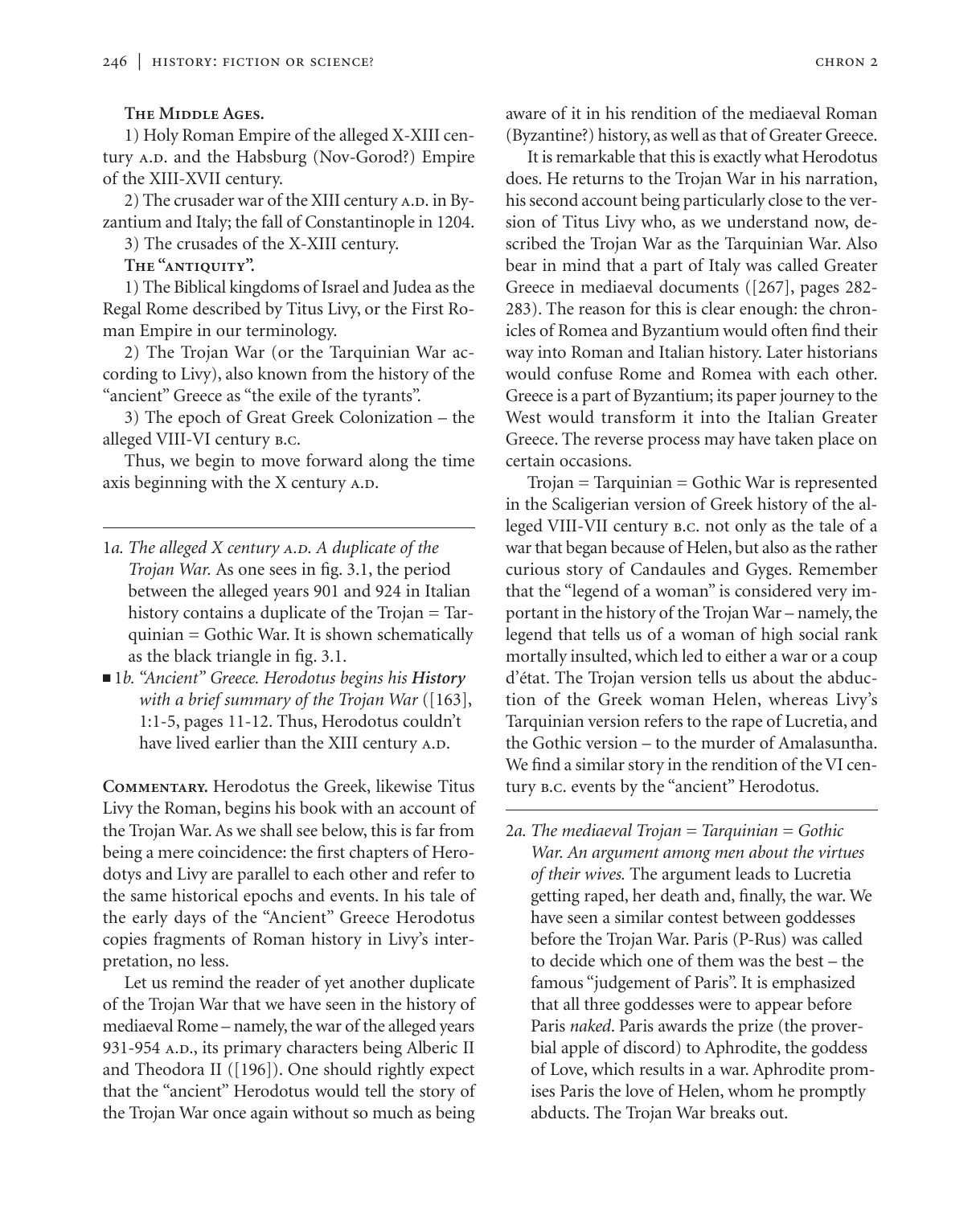- *2b. "Ancient" Greece. The tyrant claims his wife to be the best.* According to Herodotus, an argument between king Candaules, the tyrant of Sardes, and Gyges, took place in "ancient" Greece, when the former was convincing the latter that the wife of Candaules was the most beautiful woman in the world ([163], 1:7, page 13). Scaligerian chronology dates Candaules to 560 b.c. Candaules even offers Gyges to see the woman naked. An argument takes place at this point due to the reluctance of Gyges to comply; he is finally forced to do so for fear of royal anger ([163], 1:8, page 13). One has to mark the use of the term "tyrant". The tyrants were a specific clan of "ancient" Greek rulers, one of them being Candaules. The word "tyrant" gives us TRNT (TRN) as its unvocalized root; basically, Herodotus is telling us about either the Trojans (TRN), the Tarquins (TRQN), or the mediaeval TRN – the Franks, the Turks and the Tartars.
- 3*a. The mediaeval Trojan = Tarquinian = Gothic War.* The "humiliation of a woman" – Lucretia the Roman raped, Helen the Greek abducted, Amalasuntha, queen of the Goths, killed, and so on – all of these events as related in the accounts of this war known to us today have a strong sexual overtone. All the ensuing events are presented as revenge for the affront delivered to a woman (or a religion, qv above). The Greeks in the Trojan War, likewise Publius Valerius and Brutus (Brother?) are all driven by the desire of vengeance. According to our subsequent research related in the books *King of the Slavs* and *The Dawn of the Horde Russia*, the crusades of the late XII – XIII century had really been the *revenge* for Christ's crucifixion in Czar-Grad in 1185.
- 3*b. "Ancient" Greece. The affront of the tyrant's wife.* According to Herodotus, the wife of Candaules was insulted by the discovery of Gyges who hid to observe her nudity. Herodotus tells us that "albeit she was aware that it was all masterminded by her husband, she did not cry out in shame – on the contrary, she pretended to notice nothing but harboured thoughts of getting

even with Candaules" ([163], 1:10, page 14). All of her subsequent actions are dictated by nothing but vengefulness.

- 4*a. The mediaeval Latin Empire in Byzantium, or Italy.* Titus Livy and Procopius identify the Tarquinian = Gothic War as one that took place on the "Roman territories" – that is, either in Romea = Byzantium, or Italy. "Italy" reads as TL unvocalized, which is similar to the name of the Latin Empire that had existed in Byzantium for a long time - Latinia = TL (LT read backwards). This is another reason why later historians may have confused Italy with Byzantium.
- 4*b.* "Ancient" Greece. The land of Lydia. According to Herodotus, the event involving the wife of Candaules took place in Lydia (LD unvocalized). Bear in mind that the only difference between LD for Lydia and TL or DL for Italy is the direction in which one reads the letters. Europeans would proceed from left to right, whereas the Arabs and the Jews would go in the opposite direction. Moreover, the Latin (LT) Empire emerged on the territory of Byzantium in the crusade epoch. This is most probably the Lydia of Herodotus.

#### 5a. The Middle Ages: XI and XIII century A.D. *A change of dynasty. King Hugo and the Hohenstaufens.*

1) What we observe in the course of the Tarquinian War (according to Livy), the Gothic War (according to Procopius), and especially the war of the XIII century A.D. is a complete change of the dynasty regnant. Remember that the XIII century war led to the decline of the Hohenstaufen dynasty in Italy (or TL = Lydia/Latinia).

2) The actual name "Hohenstaufen" is very similar to that of king Hugo, the key figure in the duplicate of the Trojan War that was dated to the X century A.D. Now, the word "Hohen", or "Hugo" is virtually identical to that of the well-known mediaeval nation of Gog (as in Gog and Magog), which is how the Tartars and the Scythians were called in the Middle Ages ([722], pages 74 and 256-257). It would also be expedient to recollect the mediaeval identification of the Biblical nations of Gog and Magog with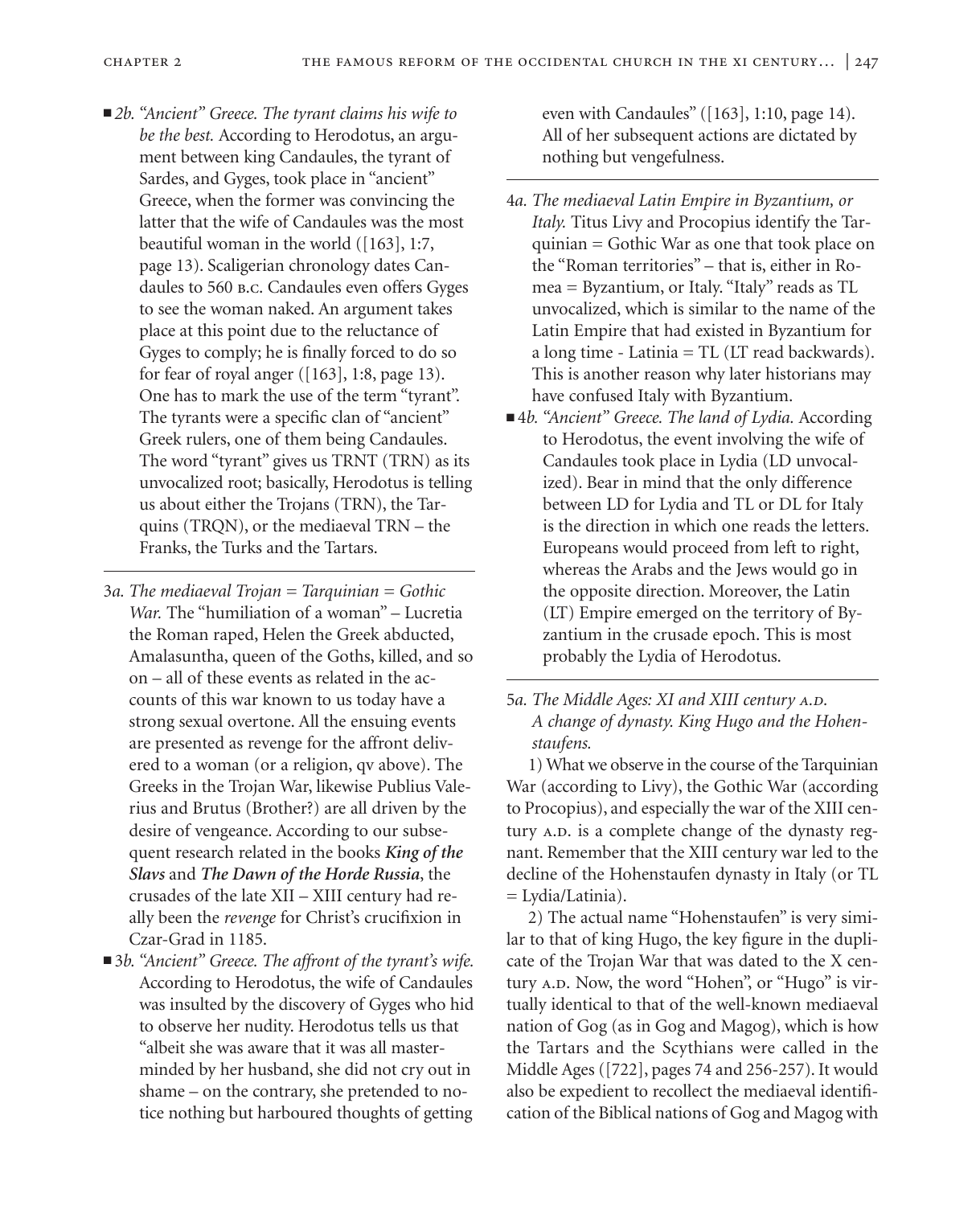the Goths and the Mongols ([722], page 74). See CHRON<sub>5</sub> for details.

#### ■ 5*b. The "ancient" Greece. A change of dynasty. Gyges and the Heraclids.*

1) Herodotus also informs us of the fact that the story with the wife of Candaules led to a change of ruling dynasty. The revenge of the affronted woman leads to the fall of Candaules and signifies the end of the Heraclid dynasty ([163], 1:7, page 13). Thus, Herodotus must have used the name "Heraclids" to refer to the Hohenstaufens.

2) Gyges is one of the main participants of these events (according to Herodotus). The name "Gyges" is virtually identical to that of Hugo.

- 6*a. The mediaeval Trojan = Tarquinian = Gothic War. The humiliation of a woman as the casus belli.*The "insult of a woman"(or religion?) leads to a war, the overthrowing and the death of a king, and the decline of the kingdom in every version of the XIII century war that we know. Titus Livy tells us of a coup d'état in the Latin Rome followed by the war with the Tarquinian clan.We have already mentioned that the Lydians could have been the Latins under a different name (the crusader empire of the Latins?).
- 6*b. "Ancient" Greece. The affront of the wife leads to a change of dynasty.* Having insulted his wife, Candaules basically signed his own death sentence. The wife noticed the presence of Gyges in her bedroom and made him kill her husband, which led to a change of the ruling dynasty. Herodotus tells us that "the Lydians [Latins? – A. F.] have grabbed their weapons in indignation immediately after the murder of Candaules, but the satellites of Gyges have arranged matters with the other Lydians" ([163], 1:13, pages 14-15).

#### **3.**

# **THE GREAT "ANCIENT" GREEK COLONIZATION AS THE MEDIAEVAL CRUSADES**

7*a. The X-XIII century empire and the seven kings of Regal Rome as described by Livy.* Titus Livy describes the Holy Roman Empire of the alleged

years 962-1250 A.D. as Regal Rome  $([482])$ , telling us of its seven rulers. There were more than seven in the empire of the X-XIII century; however, we already demonstrated in Chapter 2 of CHRON2 that Livy was most probably reluctant to delve deep into details and would often unite several rulers into one, which resulted in the existence of seven "royal sections".

- 7*b. "Ancient" Greece. The six kings of Herodotus.* If we are to move the Scaligerian dating of Herodotus' work forwards by 1810 years, we shall discover the following rulers described by Herodotus to become superimposed over the epoch of the X-XIII century: Candaules and Gyges [possibly Gog – A. F.], Ardis [the Horde? – A. F.], Sadyates, Alyattes [possibly a reference to the Latins, or "*Liudi*" ("the people") – A. F.], and Croesus [apparently, "Czar" or "Kaiser" – A. F.], qv in [163]. Six kings altogether. Herodotus doesn't appear to know all that much about them, describing them in rather vague and discursive manner – nevertheless, he names six rulers, which is close to Livy's figure of seven. However, the epoch in question remains shrouded in mystery for Livy as well.
- 8*a. The mediaeval crusades.* The epoch of the crusades (the alleged years 1099-1230 A.D.) is of the utmost importance to the history of both Europe and the Orient due to the colonization of the presumably oriental lands, multiple wars, and the foundation of new cities and crusader states on the conquered territories. It is possible that what we really see is an account of the Great = Mongolian conquest of Europe, qv in CHRON5 and CHRON6.
- 8*b. "Ancient" Greece. The epoch of the great Greek colonization* that falls on the alleged VIII-VI century b.c. is a very important one in the history of the "ancient" Greece. A shift of 1810 years shall locate its early days (as well as those of "classical" Greece, qv in [766], page 46 ff) right in the X century A.D., or the beginning of the crusade epoch of the late XII – XIII century shifted backwards. Apparently, the origins of the "ancient" Greece cannot possibly predate the XII century A.D. "The epoch of the Great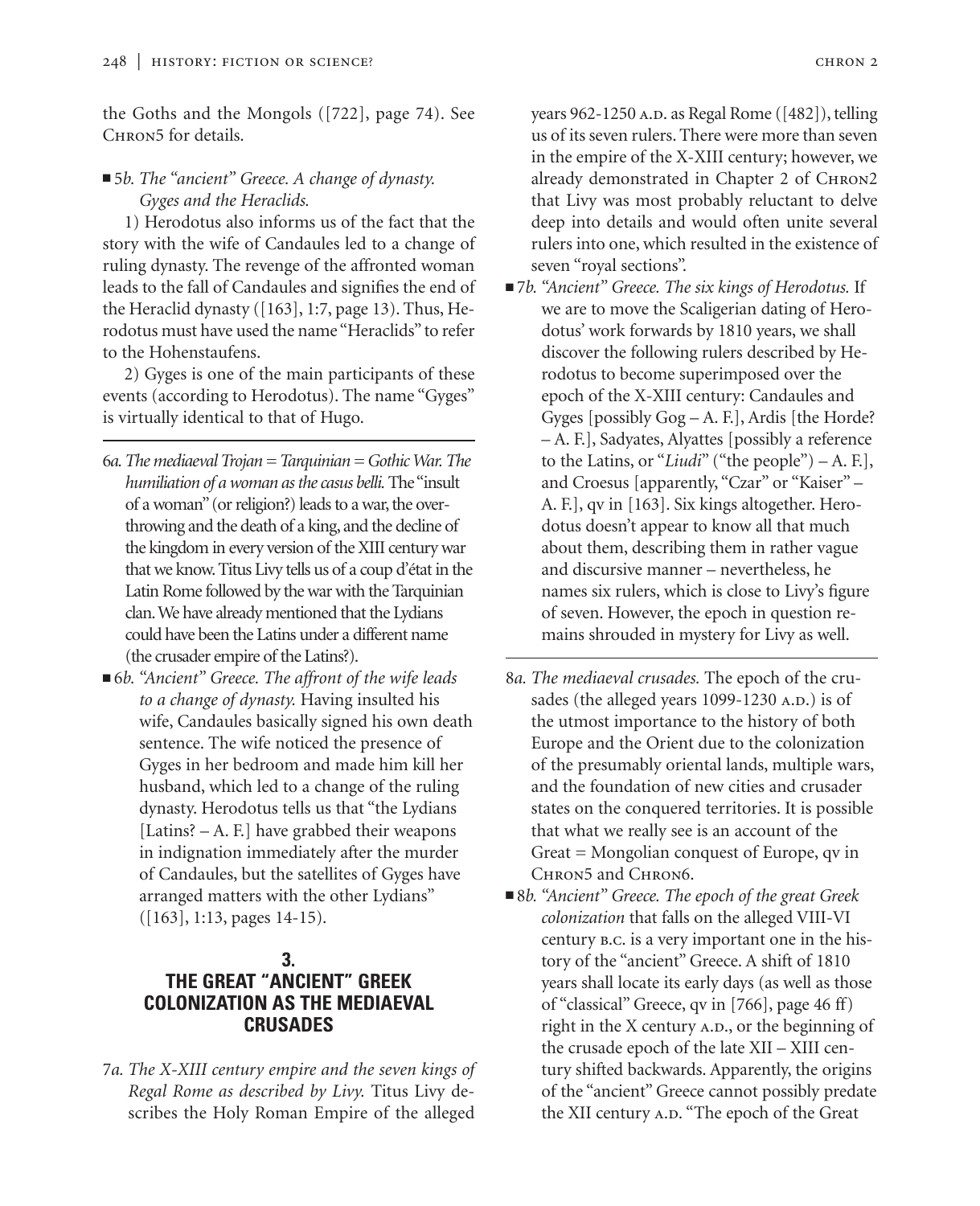Greek Expansion (VIII-VI century B.C.) marks the transition from the epical Greece of Homer to Classical Greece" ([766], pages 46-47). The description of the Greek colonization is basically identical to the general concept of the crusade epoch, or the alleged XI-XIII century a.D. It is noteworthy that the regions presumably colonized during the expansion are the very same ones that attracted the crusaders in the Middle Ages. The historian V. S. Sergeyev is perfectly right to tell us the following about Classical Greece: "the polises were rather small city-states that resembled the mediaeval republican city-states of Italy" ([766], page 47).

- 9*a. The possible beginning of "documented history" in the IX-X century A.D. According to fig. 3.1,* the written history of human civilization that reached our day begins with the epoch of the X century the earliest. Earlier events apparently failed to become reflected in writing altogether. It is possible that the very concept of literacy came to existence somewhere around that time. Thus, the history of the epochs predating the X-XI century is sadly enough not recorded anywhere and therefore cannot be subject to reconstruction nowadays.
- 9*b. "Ancient" Greece. The early period of literacy.* The VIII century B.C. (that is, the X century A.D. after a shift of 1810 years) is considered the earliest epoch of literacy in the "ancient" Greece. All we know about earlier periods is a number of myths and vague recollections. V. S. Sergeyev, for instance, begins his more or less detailed account of Classical Greek history in [766] with this exact epoch.
- 10*a. The Basileis in mediaeval Constantinople.* Mediaeval Greece was de facto under Byzantine rule at the time ([195]). A Byzantine ruler would thus be titled "Basileus". The crusades are supposed to have played a crucial role in the history of the Mediterranean region in general and Greece in particular.
- 10*b. "Ancient" Greece. "Ancient" Greek basileis.* It is supposed that the "ancient" Greek poleis (citystates) of the alleged VII-VI century b.c. were

ruled by the basileis ([766], page 55). We see the "ancient" title of Basileus coincide with the one used in the Middle Ages completely: Basileus = Basileus. Historians tell us that "the expansion of the VIII-VI century b.c. had been the key factor in the further historical evolution of Greece" ([258], page 129).

# **4. EPOCH OF THE TYRANTS**

- 11*a. The Hohenstaufen dynasty of the XII-XIII century and the name TRQN.* One of the most important periods in the mediaeval history of XII-XIII century Rome is the decline of the Holy Roman Empire, particularly the 1138- 1254 A.D. reign of the Swabian Hohenstaufen dynasty, which we have already identified as the Gothic dynasty in the history of the Third Roman Empire and the Tarquinian dynasty as described by Titus Livy ([482]). In this case the Hohenstaufen dynasty becomes quite obviously linked to the name TRQN or TRN which we find in every version of the XIII century war.
- 11*b. Tyranny epoch in the "ancient" Greece.* A 1810-year shift identifies the "Classical" Greece of the alleged VII-VI century b.c. as the mediaeval epoch of the XII-XIII century A.D., where we come across the name TRQN or TRN. Therefore one should rightly expect the very same name to surface somewhere in the "ancient" Greece of the alleged VII-V century b.c. This prediction of ours doesn't take long to come true in the most spectacular manner, since we find out that the period of the alleged VII-V century b.c. bears the official name of "the tyranny epoch" ([258]). Tyrant is also a variation of the unvocalized root TRN (likewise "Pharaoh", by the way).

**Commentary.** This is what historians themselves tell us: "The next period [the one that followed the great expansion  $-$  A. F.] in the development of the Greek (slave-trader) state had been the epoch of tyranny" ([766], page 57). Thus, we see that "ancient" Greek history does little else but replicate the history of mediaeval Rome and Byzantium – specifically the history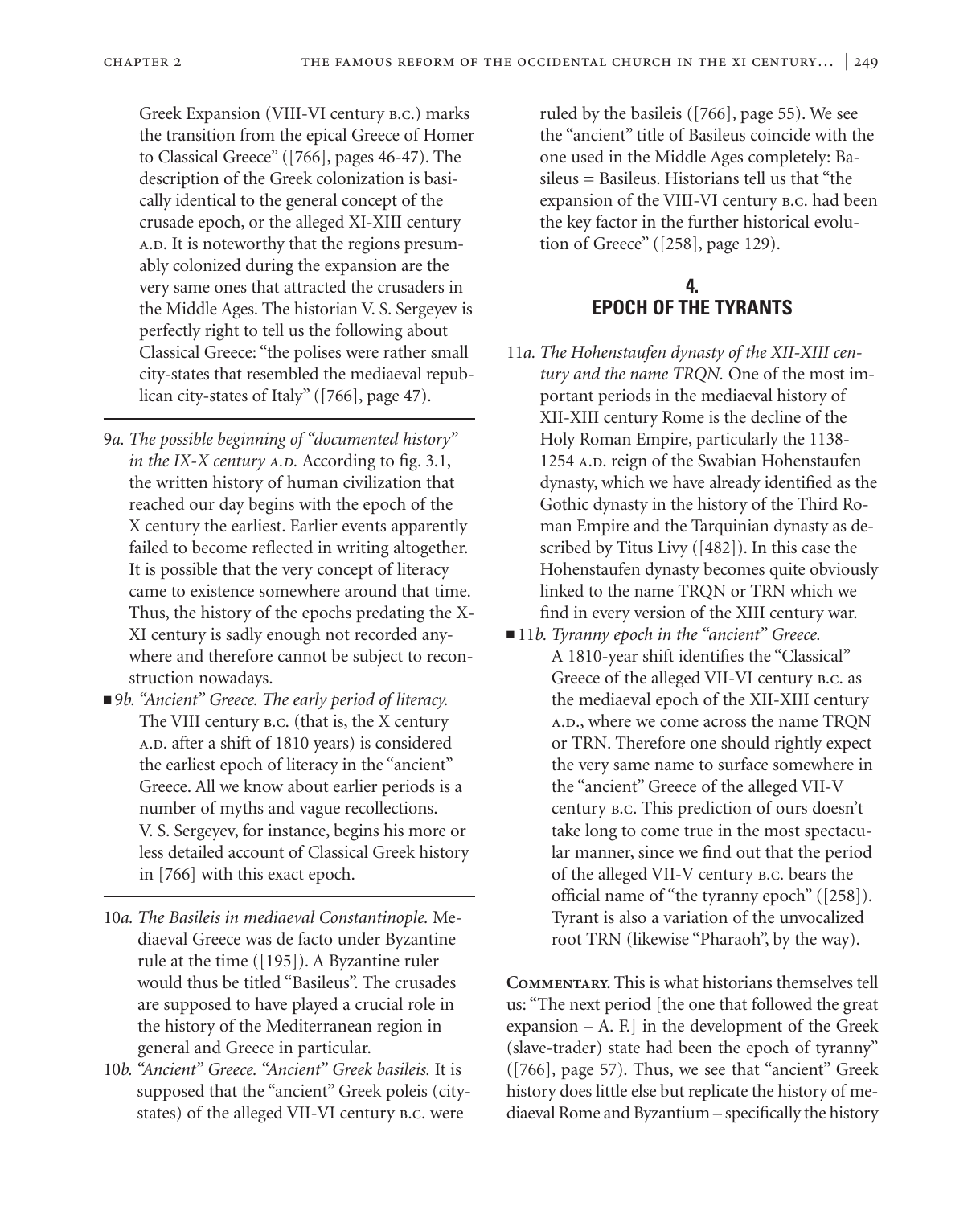of Rome, or Romea, and to a much greater extent, at that. Let us remind the reader that the mediaeval name for Southern Italy had been "Greater Greece" ([267], pages 282-283; also [196]). It is therefore little wonder that "ancient" Greek history should prove a carbon copy of the XII-XV century chronicles from mediaeval Italy and Byzantium. This mechanism is at its most obvious once we begin the comparison of the Greek tyranny of the Peisistratids to the tyranny of the Tarquins in Regal Rome (according to Livy).

We are told the following: "the title of most important event of Athenian history that had taken place in the decades that followed the reforms of Solon can be safely ascribed to the political coup d'état that brought forth the dictatorship of a single person – the tyranny of Pisistratus" ([258], page 146). By the way, the Greek Solon happens to be a duplicate of the Biblical Solomon – not just name-wise, but also due to being similarly involved in lawmaking. The conclusion that we come to is that Solon/Solomon had lived in the XI-XIII century A.D. the latest. Here we also see a good concurrence with the independent results of dynastic dating that identify the Biblical kingdoms as the Holy Empire of the X-XIII century, and also the Habsburg (Nov-Gorod?) Empire, qv in CHRON1, Chapter 6.

12*a.Tarquin and Porsenna (or the names PRS and TRN).*

1) In Livy's Regal Rome, the last king of the Tarquinian dynasty, had reigned between the alleged years 534 and 509 b.c.

2) King Tarquin the Proud had reigned for 26 years.

3) We keep coming across the names PRS and TRN in the history of the Tarquinian War. We get the unvocalized name PRSTRN when we combine the two.

#### ■ 12*b. The "ancient" Greece. The Peisistratid tyranny (unvocalized name spells as PSSTRT).*

1) The tyranny of the Peisistratids was regnant in Athens between the alleged years 560 and 510 B.C. ([258]). This epoch all but coincides with the epoch when Tarquin the Proud ruled in Rome. By the way, [163] on page 584 dates the reign of "Pisistratus, the famous tyrant of Athens" differently, namely, to the alleged years  $541/540 - 528/527$  B.C. The result is nevertheless the same: the reign of Pisistratus the tyrant coincides chronologically with that of Tarquin (TRQN).

2) Pisistratus had ruled for 33 years (560-527 b.c.), or 13 years according to a different version, qv above.

3) The name "Pisistratus" transcribes as PSSTRT without vocalizations, which is very similar to the unvocalized name PRSTRN that we encounter in the history of the Trojan = Tarquinian = Gothic War, qv above.

Let us point out that many important events took place during the reign of Pisistratus. A shift of 1810 years forward places Pisistratus somewhere in the chronological vicinity of 1250-1280 A.D. The reign of Pisistratus is marked by "erecting the temple of Athena Pallas in the Acropolis, as well as that of Zeus the Olympian and… the temple of Demeter… he had also introduced the pan-Athenian festivities as well as the Dionysian celebrations to honour Dionysus… the Athenian aqueduct was also built under Pisistratus" ([766], page 71). Once again we see an aqueduct linked to a tyrant and recall the popular image of the "Trojan horse" from the Gothic/Trojan War.

13*a. Tarquin seizes power in Rome, but gets ousted subsequently.*

1) According to Livy, Tarquin the Proud captured the throne of Regal Rome, and it had brought the Tarquinian clan to a position of power ([482]).

2) After that, King Tarquin is exiled from Rome as a result of a rebellion.

3) The revolt against Tarquin is led by two heroes – Brutus (Brother?), and Publius Valerius.

#### ■ 13*b. "Ancient" Greece. Pisistratus the tyrant comes to power by force, and gets banished afterwards.*

1) In the alleged year 560 b.c. Pisistratus seizes power in Athens by force and brings on a tyrannical reign ([258], page 146).

2) Pisistratus then becomes exiled from Athens by his political opponents ([258], pages 146-147).

3) The rebellion against Pisistratus is headed by two politicians: Megacles and Lycurgus ([258], page 146).

14*a. Tarquin's futile attempts to return power.*

1) King Tarquin makes several attempts of getting the throne back by force ([482]). He does not succeed.

2) Tarquin the Proud is the head of the entire regnant clan of the Tarquins.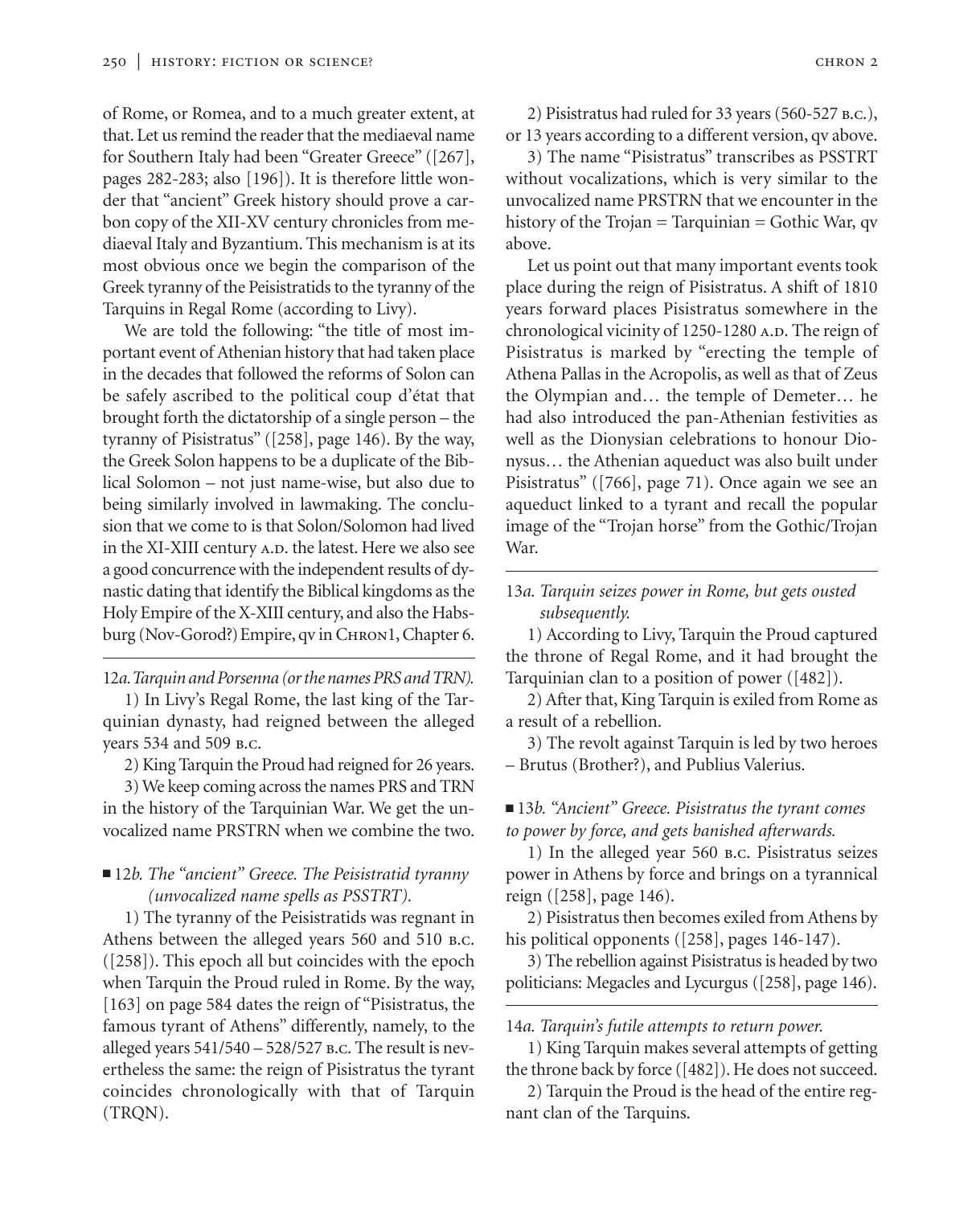■ 14*b. The "ancient" Greece. Pisistratus seizes the throne again.*

1) Pisistratus and his army storm the walls of Athens several times; his attempts of returning to power succeed twice, qv on pages 146-147 of [258].

2) Just like the Roman Tarquin, Pisistratus heads a clan, two members of which (his sons) reign as *tyrants* already after the death of Pisistratus ([258], pages 149-150).

- 15*a. The war and the defeat of the Tarquins.* The Tarquinian War is the final stage of this struggle, according to Titus Livy. It ends around the alleged year 509 b.c. A shift of 1810 years forward shall date these events to roughly 1300 A.D. The war finally puts the Tarquins to rout.
- 15*b. The "ancient" Greece.* The conspiracy and the defeat of the tyrants. The final period of the struggle against the tyrants falls over the alleged years 514-510 b.c. A shift of 1810 years forward places these events in the epoch of circa 1300 A.D. The conspiracy against the tyrants is led by Harmodius and Aristogiton. The war ends with the defeat and murder of the tyrants ([258]).

16*a. The dawn of a new epoch in Rome. Tarquin flees to Porsenna.*

1) The end of the Tarquinian rule marks a breakpoint in the history of the "ancient" Rome (Romea/ Byzantium?). It signifies the end of Regal Rome as described by Livy and the beginning of the new republican epoch.

2) The banished king Tarquin retreats to join forces with king Larth Porsenna (L-Horde PRSN). Larth Porsenna is an important participant of the Tarquinian War ([482]).

## ■ 16*b. The "ancient" Greece. The last tyrant flees to the Persians.*

1) The fall of the tyrants is one of the key events in the history of "ancient" Greece. It is covered extensively in a large number of original sources.

2) After the collapse of the Peisistratid tyranny in Athens, Hippias, the surviving son of Pisistratus, fled to the *Persian* king ([766], page 72). It is most likely that Livy's PRSN/Porsenna and the Persian king (PRS) are both reflections of the same mediaeval original from an epoch that cannot predate the XIII century A.D.

- 17*a. The Tarquinian War.* The heroes are accused of betraying the Roman cause. Bear in mind that we encounter the case of "the treason of Valerius the hero" in the history of the Tarquinian War. He was accused of betraying Rome and her cause ([482]). We observe the same kind of accusation in other versions – the Gothic and the Trojan, qv above.
- 17*b.* "Ancient" Greece. The crimination of the liberator heroes. "The murder of the tyrant had initially caused a great outrage amongst the Athenians, and they sentenced the killers to death" ([766], page 72). It is remarkable that the we find the very same scenario in another phantom reflection of the XIII century war, namely, the civil war in Rome of the alleged I century b.c., where the Roman populace got filled with indignation at the murder of Julius Caesar and tried to punish his murderers, Brutus (Brother?) and Cassius, who had to flee ([660]), Volume 2.
- 18*a. "Ancient" Rome.* All of the above notwithstanding, the heroes eventually become honoured for their victory over tyranny. The Romans soon change their attitude towards the killers of the tyrant. Titus Livy refers to Valerius and Brutus (Brother?) as to great heroes who liberated Rome from the tyranny of the Tarquins ([482]). Plutarch eulogizes Brutus as the great deliverer who had freed Rome from the yoke of Caesar's tyranny ([660], Volume 2). See more about the superimposition of the two Brutuses in Chapter 2 of Chron2.
- 18*b. The "ancient" Greece*. The accusations are eventually replaced by panegyrics in honour of the heroic slayers of the tyrant. What we see here is a similar change of opinion when the Greeks begin to glorify the tyrannicides. "Harmodius and Aristogiton, the tyrannicides, were honoured with copper statues erected on the city square, and their offspring were dignified greatly" ([766], page 72). It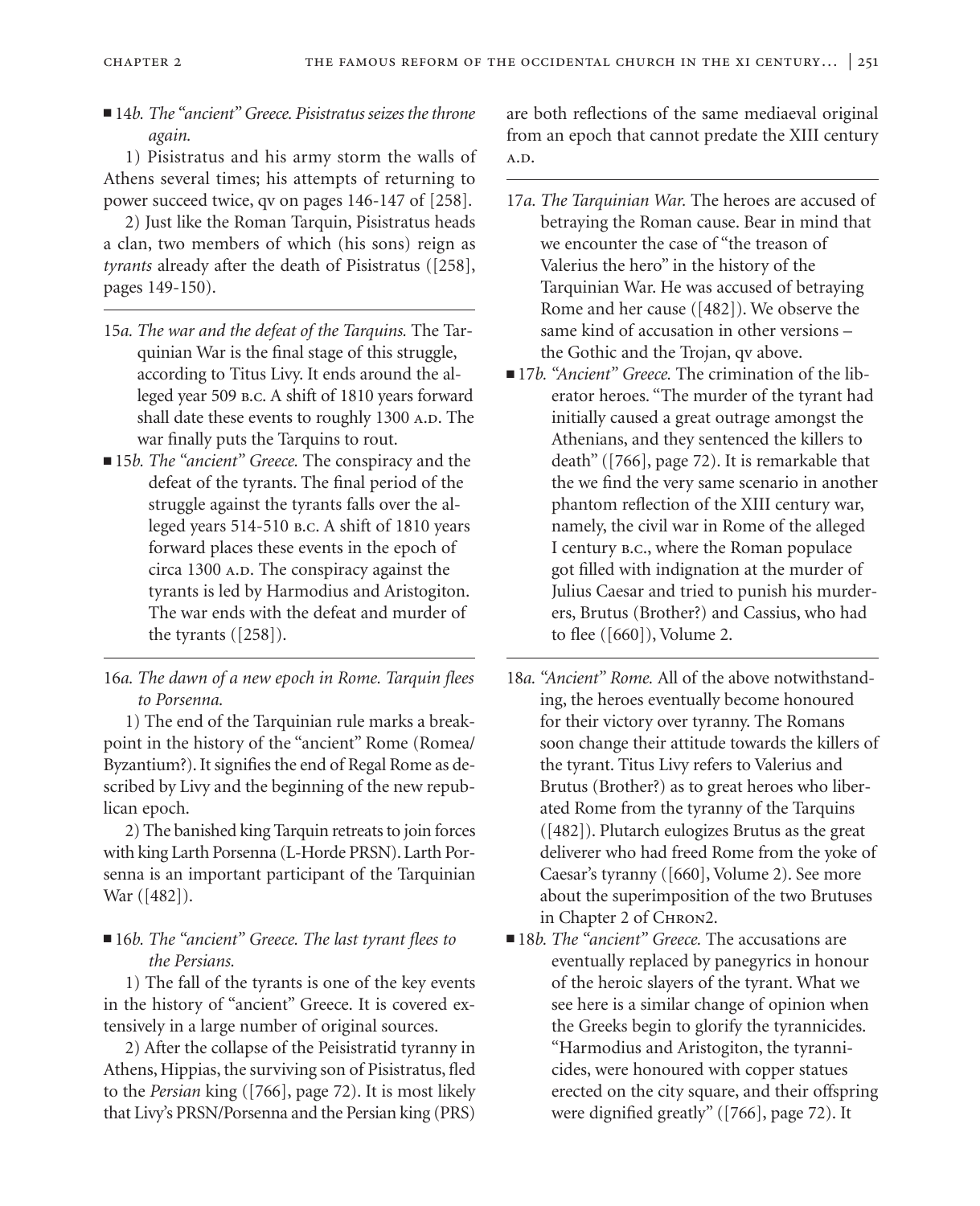has to be pointed out that this "change of attitude" from the part of the "ancient" Greeks is described in terms similar to those used by Plutarch for referring to Brutus and Cassius, as well as Titus Livy when he tells us about Brutus and Valerius. We learn the following of the "ancient" Greek version of this historical episode: "One could hear the song in honour of Harmodius and Aristogiton, the saviours of the people's freedom, sung at every feast" ([766], page 72).

#### **5.**

## **THE TROJAN WAR OF THE XIII CENTURY A.D. REVISITED. THE VERSION OF HERODOTUS. THE MEDIAEVAL CHARLES OF ANJOU IDENTIFIED AS THE PERSIAN KING CYRUS**

We have to reiterate and make it perfectly clear to the reader that the identification mentioned in the heading means the following: some real mediaeval character whose real biography we might never be able to reconstruct is referred to as Charles of Anjou in some documents, and as the "ancient" king Cyrus in others. Both chronicles would be subsequently misdated and shifted into times immemorial, creating phantom reflections, one of which is nowadays presented to us as the famous Persian king Cyrus.

- 19*a. The decline of the Hohenstaufen dynasty in the XIII century a.d. Kaiser Manfred.* The Holy Roman Empire of the X-XIII century A.D. ends with Conrad IV (1237-1254 A.D. according to [64]), its last official emperor. His reign is followed by the war of the XIII century – the main original of the "ancient" Trojan War. Unlike his predecessors, Conrad IV was not crowned in Rome. The seat of power soon goes to Charles of Anjou. The Hohenstaufen dynasty ends with the famous hero Kaiser Manfred  $(1254-1266 \text{ A.D. according to } [196])$ .
- 19*b. The "ancient" Greece. The end of the Heraclid dynasty and the ascension of Croesus.* We learn that "the power held by the house of the Heraclids [which appears to be how Herodotus refers to the Hohenstaufens of the XIII century  $A.D. - A. F.$ ] went to the clan of

Croesus" ([163], 1:7, page 13). The name "Croesus" is most probably a distorted version of the word "Kaiser", or simply "Czar" (Caesar). Croesus is apparently a double of Manfred, the German Kaiser. Likewise his mediaeval counterpart Manfred, the "ancient" Croesus is considered a famous hero.

- 20*a. Kaiser Manfred rules the XIII century Italy (Latinia) for 12 years.* Manfred's reign duration equals 12 years:  $1254-1266$  A.D. (according to [196]). He is the ruler of Italy, or the country called TL/LT (Latinia). Bear in mind that his phantom reflection is Totila the Goth (541- 552), whose unvocalized name transcribes as TTL or TL.
- 20*b. "Ancient" Greece. King Croesus rules in Lydia for 14 years.* The "ancient" king Croesus had reigned for 14 years between the alleged years 560 and 546 B. c. ([72], page 193). This is very close to the 12-year reign of the mediaeval Manfred. The "ancient" Croesus was the ruler of a country known as Lydia, that is, LD or LT. We have already identified Lydia as either Italy or the Empire of Latinia on the territory of Byzantium. Furthermore, the "ancient" Croesus is said to have been the son of Alyattes, which may well be the reverse (Arabic or Hebraic) reading of the Gothic name Totila. Alyattes transcribes as LTT without vocalizations. This is the second time that we come across a superimposition of names when read in reverse: TL for Italy vs. LT for Lydia, and now also LTT for Alyattes vs. TTL for Totila. It is possible that Herodotus had also used Arabic and Hebraic documents in his research, where the text is read from right to left, unlike the European languages. A propos, we see a similar reversal in the superimposition of the mediaeval Charles of Anjou with the "ancient" Narses, qv in Chapter 2 of CHRON2. In that case we got NRS (Narses) as the reverse reading of "Caesar Anjou".
- 21*a. The Biblical Solomon and the Gothic king Totila.*

1) We must remind the reader that the war of XIII century A.D. was described by the Bible as the war that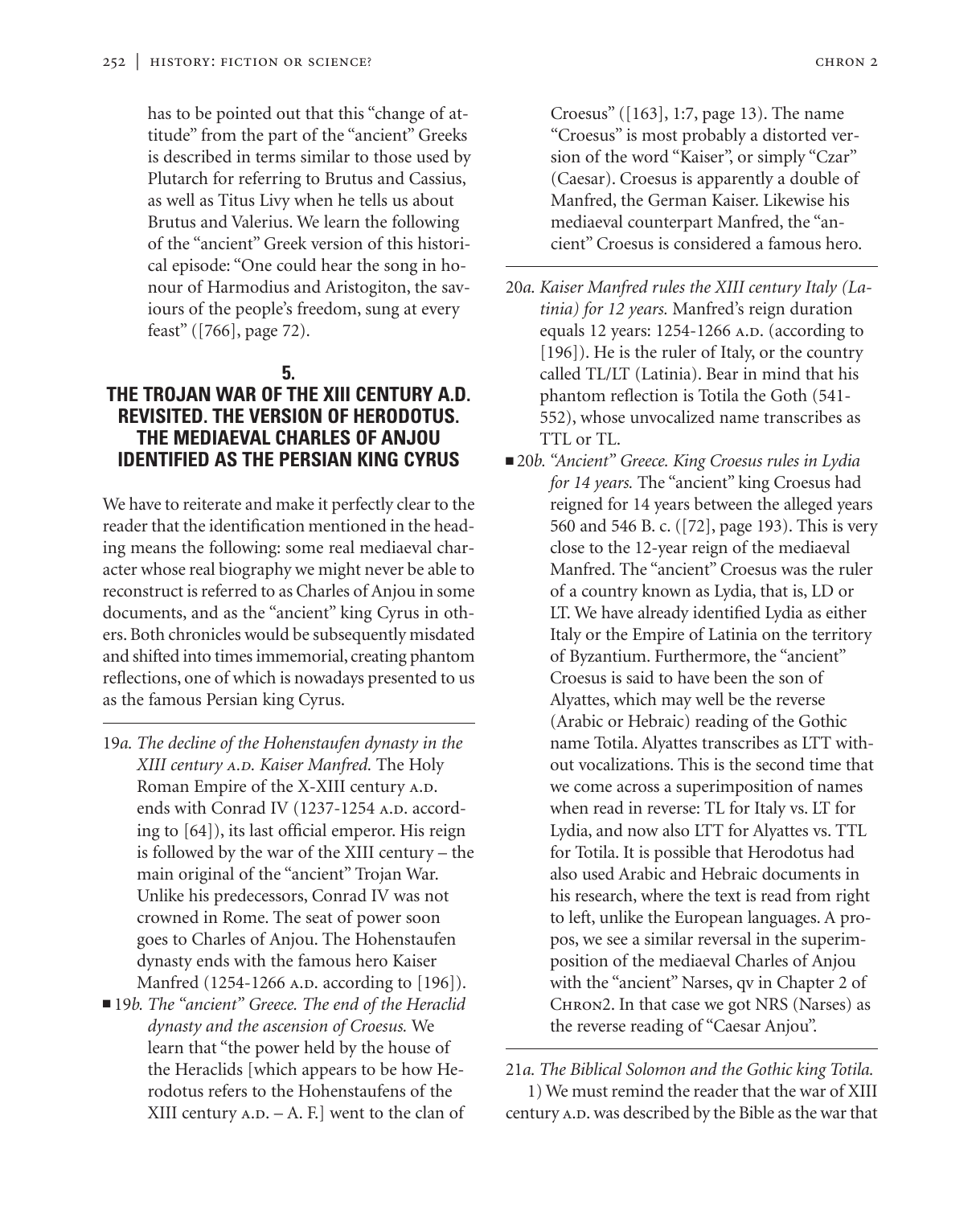raged during the reigns of Saul, David and Solomon, qv in Chron1, Chapter 6. Moreover, the Biblical king Solomon, sage and lawmaker, can be identified as the famous emperor Justinian I who had lived in the alleged VI century A.D.

2) Totila (TTL), king of the Goths, is a crucial character of the Gothic War of the alleged VI century, that is, the phantom reflection of the XIII century war.

#### ■ 21*b.* "Ancient" Greece. Solon and Tellus.

1) Among the contemporaries of the "ancient" Croesus we find the famous Solon, the duplicate of the Biblical Solomon who isn't of lesser renown himself. Solon was also known as a prominent lawmaker in the "ancient" Greece ([163], 1:30, page 19).

2) Alongside Croesus and Solon, the book of Herodotus often mentions Tellus (TLL unvocalized) in the context of Solon's meetings with Croesus ([163], 1:30, page 19). He appears to be the reflection of the Gothic king Totila (TTL).

- 22*a. The Biblical Moses and the legend of the brazen serpent.* According to the research results related in Chapter 6 of CHRON1, the Trojan = Tarquinian = Gothic War became reflected in the Biblical description of the exodus of the Jews from Egypt (Mitz-Rome) under the leadership of Moses. We must also point out that Moses happens to be a double of Justinian and Solomon to a large extent, qv in CHRON1, Chapter 6. A crucial point in the Biblical tale of Moses is the famous episode with the brazen serpent. We read about "a plague of serpents" punishing the Jews; the Bible regards this event as an omen from above. This happens to be one of the most popular Biblical legends, and it inspired a large number of late mediaeval painters. In CHRON6 we tell about the true nature of the "brazen serpent".
- 22*b. "Ancient" Greece. The legend of snakes in the reign of Croesus.* As far as we could find out, the *History* of Herodotus contains one solitary reference to snakes - in no other place but the part concerned with the reign of Croesus, that is, just when it is due if we are to consider the Graeco-Biblical chronological shift. Herodotus tells us that "the environs of

the city suddenly filled up with snakes… Croesus considered this a divine omen, and quite correctly so, as it turned out" ([163], 1:78, page 35). Herodotus pays quite a bit of attention to this event.

- 23*a. In the XIII century A.D. the Frenchman Charles of Anjou invades Italy (Latinia).* Let us remind the reader that Charles of Anjou invaded Italy  $(TL – LT = Latins)$  in the middle of the XIII century A.D. Thus began the war with Manfred. Charles of Anjou is considered to have been French and a leader of the French troops ([196]). His Italian invasion signifies France entering military action, that is, PRS = "Persia" or P-Russia (White Russia), according to the parallelisms discovered.
- 23*b.* "Ancient" Greece. The Persian king Cyrus in*vades Lydia.* Cyrus is a king of Persia, or PRS unvocalized. His invasion into Lydia (LD) signifies Persia entering military action – a powerful state that played an important role in the history of the "ancient" Greece in the alleged VI-V century b.c. ([163]).

COMMENTARY. What does "Persia" really stand for? We have already had numerous occasions implying the necessity to identify the "ancient Persia" as either France or Prussia (P-Russia/White Russia). Traces of such linkage can be seen in the very name of the French capital – Paris. Another thing that has to be pointed out in this respect is that the Latin word *pars* (PRS unvocalized) translates simply as "part", "land", or "region" [the authors are referring to the definition contained in the Latin-Russian Dictionary ([237]) – translator]. The Russian military naval charts of the XVIII century still have the legend PARS inscribed on the part depicting Russia. Thus, the map compiled in 1702 with the participation of Peter the Great has "Muscowiae Pars" written alongside the original "Московская Страна" (Land of the Muscovites), qv in the *Russian Naval Charts of 1701-1750. Copies from originals* ([73]). One gets the idea that the word "Pars" may have referred to the entire "Persian Empire" as well as its separate regions or *parts*. Then the original general meaning of *pars* (PRS) became forgotten, the only surviving meaning is "part". Thus,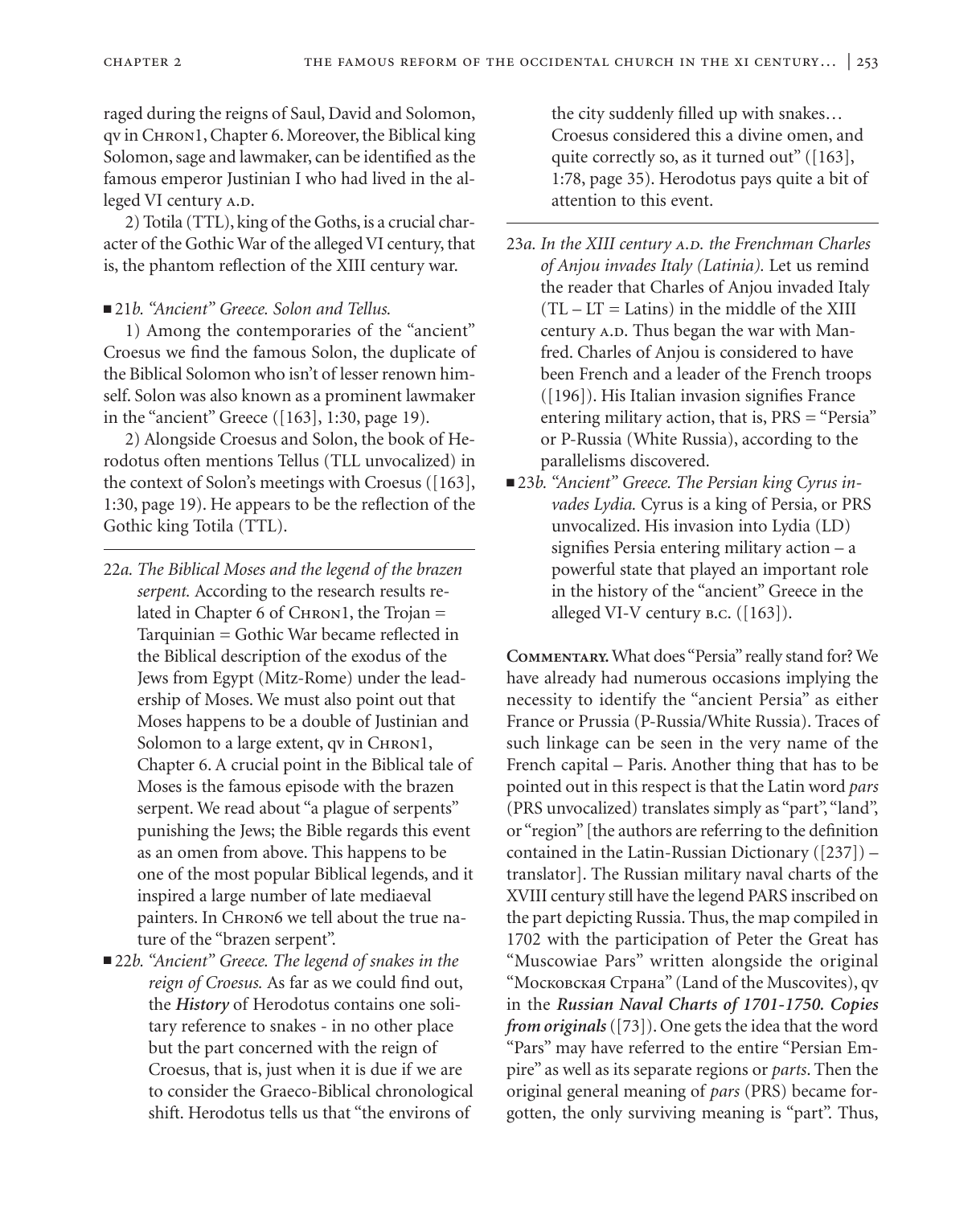the word "Persia" may have been used for referring to different provinces of the same Great "Persian" Empire of the XIII-XVI century A.D.

For the sake of space we shall omit the details of comparing the "ancient" and the mediaeval events of this epoch to each other across a 1810-year shift; we shall however point out that the reign of Croesus as dated the alleged years 560-546 b.c. (according to [72]) corresponds perfectly with the reign of his mediaeval double Kaiser Manfred across a shift of 1810 years (1254-1266 A.D.)

#### 24*a. In the XIII century Charles of Anjou annexes Italy (Latinia?) and Greece. The mediaeval Charles of Anjou as Homer's Aeneas?*

In 1268 A.D. Charles of Anjou had put the troops of Conradin, a short-term successor of Manfred, to complete rout, which completed his conquest of Italy. The war of the XIII century ends, and Italy falls under the French (PRS, or P-Russian) rule. It is remarkable that Greece was conquered around the same time. Charles of Anjou thus also becomes an Achaean prince, no less, in the  $1278-1285$  A.D. period ([195], page 379). Therefore the Trojan War of the XIII century A.D. raged across Byzantium as well as Italy. Apparently, it was none other but Charles of Anjou who got into some of the chronicles under the name of Aeneas, which is a derivative of Anjou, or the word "Noah" (New). Then the tale of the P-Russian (Frenchman), or Charles of Anjou the *Frank*, or simply "the New King", is most likely to reflect the story of the Trojan king who had fled the destroyed Troy (Czar-Grad) in the XIII century, eventually founding a new kingdom. The story of Aeneas is described in Virgil's *Aeneid,* for instance. Aeneas the Trojan had arrived in Latinia (Italy); his descendants subsequently founded the city and the kingdom of Rome at some point in the late XIII – early XIV century A.D. Thus we must have been fortunate enough to have discovered echoes of the *true story of the foundation of Rome in Latinia.* See our book entitled *The Dawn of the Horde Russia* for details concerning the location of Latinia in that epoch. Sometime later, another group of Trojan fugitives founded the city of Rome on the territory of the modern Italy (possibly, at the time of the Great = "Mongolian" conquest). This is most likely to have happened at the end of the XIV century A.D. the earliest. The "ancient" Aeneas also became reflected in the Bible as the patriarch Noah ("The New One").

#### ■ 24*b.* "Ancient" Greece. The Persian king Cyrus in*vades Lydia and Greece.*

In the alleged year 546 b.c. king Cyrus annexes Lydia (LT = Latinia?). A shift of 1810 years transforms 546 b.c. into 1264 A.D. The date concurs perfectly with the year 1268 when Charles of Anjou conquered Italy (or TL, qv above). Having finished his conquest of Lydia, the "ancient" king Cyrus invades Greece. "The entire Asia Minor, formerly a Greek territory, became part of the Persian monarchy" ([258], page 168). As we can see, Herodotus gives us a very accurate account of the XIII century events. Apart from that, we keep coming across references to the *Persian monarchy* on the pages of *History* by Herodotus, which stands for either the mediaeval France, or P-Russia (White Russia); these, it turn, may have been names used for one and the same state. Also, Herodotus must be describing the empire of Latinia  $(LT = LD)$  on Byzantine territory under the name of Lydia. As a matter of fact, the name Cyrus as used by Herodotus is most likely to be a version of the word "king" – as in "Sir" and "Sire" used in the Middle Ages – "Czar", in other words.

25*a.The occupation of Rome and the Mediterranean region by Charles of Anjou in the XIII century A.D.* 

1) We already mentioned the fact that many mediaeval authors have called Rome Babylon, and the Roman Empire Babylonia. Charles of Anjou seized Rome; said event may have become reflected in a number of mediaeval chronicles as the occupation of Babylonia.

2) The Mediterranean Region is called *Mediterraneus* in Latin ([237], page 635). Therefore, by having captured Latinia (in Byzantium), or Italy and surrounding territories, Charles of Anjou had conquered the "middle kingdom".

#### ■ 25*b. "Ancient" Greece. Cyrus conquers Babylon and the Medes, or the Middle Kingdom.*

1) Our prediction is perfectly true. Herodotus tells us that Cyrus proceeds to capture the Babylonian Kingdom. "In the middle of the VIII century  $[a.c. -$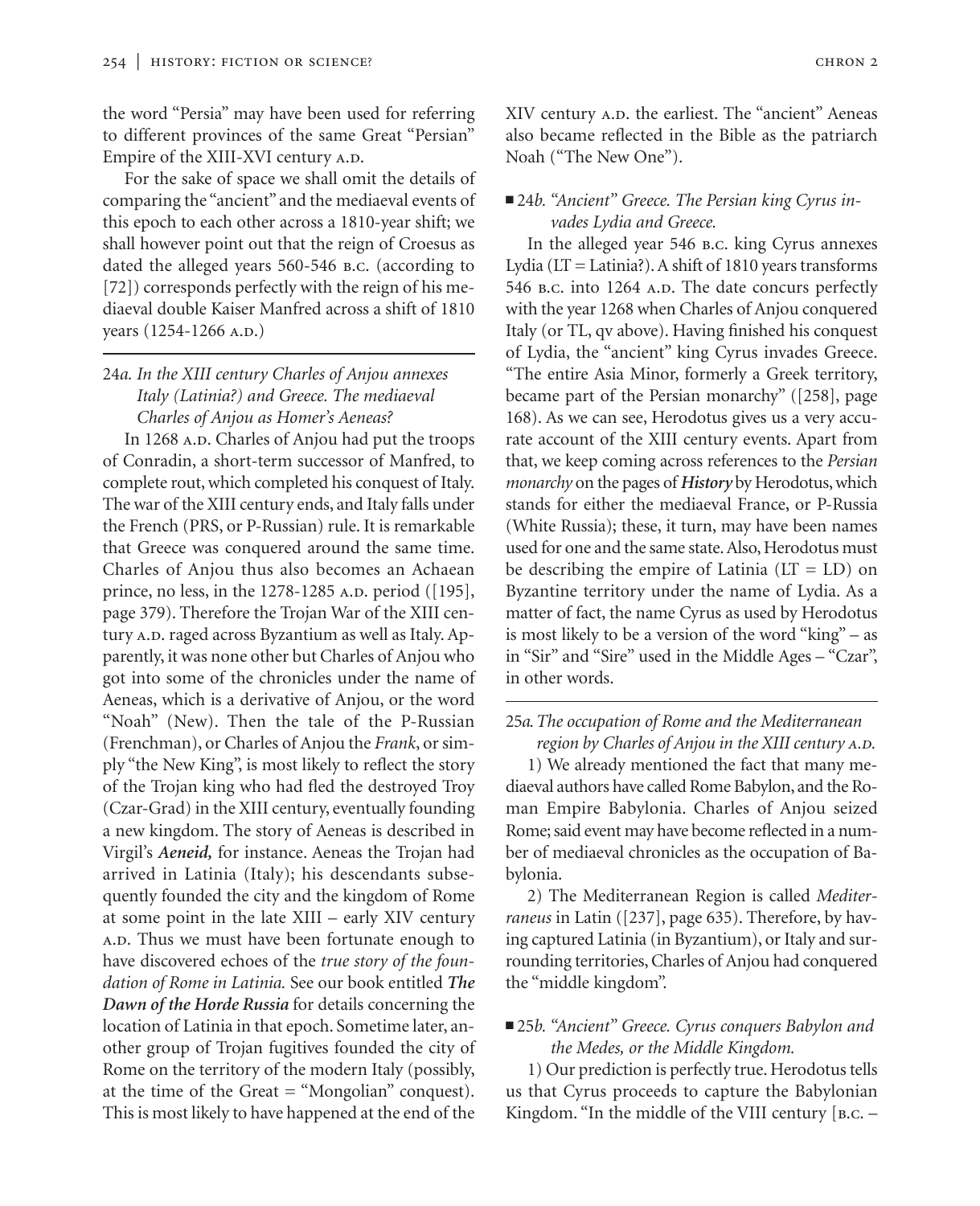A. F.], under the Achaemenids [Cyrus being their representative  $-$  A. F.], the Persian state gains great power" ([258], page 168).

2) In the middle of the alleged VI century b.c. the Persians [P-Russians?] conquer the Medes, henceforth ruled by a Persian dynasty ([766], page 87). Therefore we come to the conclusion that Medes is the name Herodotus uses for the Mediterranean region.

- 26*a. Charles of Anjou and his successor Charles II of Naples in the XIII century A.D. In 1250 A.D.* Conrad IV proclaims himself King of Naples, but is defeated by Charles of Anjou in four years; the latter is the de-facto founder of the Neapolitan kingdom in Italy ([196]). His successor, Charles II of Naples, follows the course set by Charles of Anjou, and quite effectively so. Hence Charles of Anjou is the founder of the new PRS dynasty (French or P-Russian) in Italy after the decline of the German Hohenstaufen dynasty.
- 26*b. The "ancient" Greece. Cambyses, the son and successor of king Cyrus.* "A Persian legend considers Cyrus and his son Cambyses to have been the founders of the Persian kingdom" ([766], page 87). We are beginning to realize that Cyrus is the alias of the mediaeval Charles of Anjou, which makes Cambyses II a different name for Charles II of Naples.
- 27*a. The Biblical tale of Moses.* The Trojan = Tarquinian = Gothic War of the XIII century apparently became reflected in the Biblical legend of the conflict between Moses and the Pharaoh. These events are described in the Exodus, and Moses is the protagonist. The legend of his birth, childhood wanderings in a basket and miraculous salvation by the Pharaoh's (TRN) daughter is unique for the Bible. At the same time, the main plot of the Biblical tale in question apparently corresponds to a much later epoch, namely, that of the XIV-XV century A.D., qv in CHRON6.
- 27*b.* "Ancient" Greece. The Greek legend of king *Cyrus.* The Greek story that tells us of how the "ancient" king Cyrus was born is virtually analogous to the legend of Moses and the

first years of his life as related in the Exodus. We find the same motif of separation from parents, wanderings, a foster family and so on that recurs here, qv in [163], 1:109-113, pages 46-48. This tale is also unique for the *History* of Herodotus.

- 28*a. The reign duration of Charles of Anjou in the XIII century A.D.* The de facto reign duration of Charles of Anjou equals 29 years: 1254- 1285. 1254 is the year when the reign of Conrad IV had ended; 1285 is the year when Charles of Anjou had died ([196]).
- 28*b. "Ancient" Greece. The reign duration of king Cyrus.* King Cyrus reigned for 29 years: allegedly 559-530 b.c. ([72], page 193). We see ideal concurrence with the reign duration of Charles of Anjou. Furthermore, a rigid 1810 year shift forward alters the datings of Cyrus' reign to 1251-1280, which corresponds perfectly with the reign of Charles: 1254-1285 A.D. ([195] and [196]).
- 29*a. The "legend of a woman" in the XIII century a.d.* As we have witnessed on numerous occasions, an important element of the Trojan = Tarquinian = Gothic War is the legend of a woman, often of an erotic character, that serves as casus belli in every version of this war's history. One should rightly expect Herodotus to tell us a similar story.
- 29*b. "Ancient" Greece. The choice of brides in Babylon.* Our expectations are fulfilled. Herodotus embellishes the biography of king Cyrus with a rather unexpected anecdote which must be the echo of this very "legend of a woman" ([163], 1:196-199, pages 73-75). In particular, Herodotus describes a Babylonian (Roman, or Romean?) custom of choosing brides. Potential bridegrooms come to a square where young women are congregated and buy the most beautiful ones ([163], 1:196, pages 73- 74). On the other hand, the Babylonian women would come into the sanctuary of Afrodite (cf the Trojan version where Aphrodite wins the "goddess contest" and is awarded the apple by Paris, a stranger), sit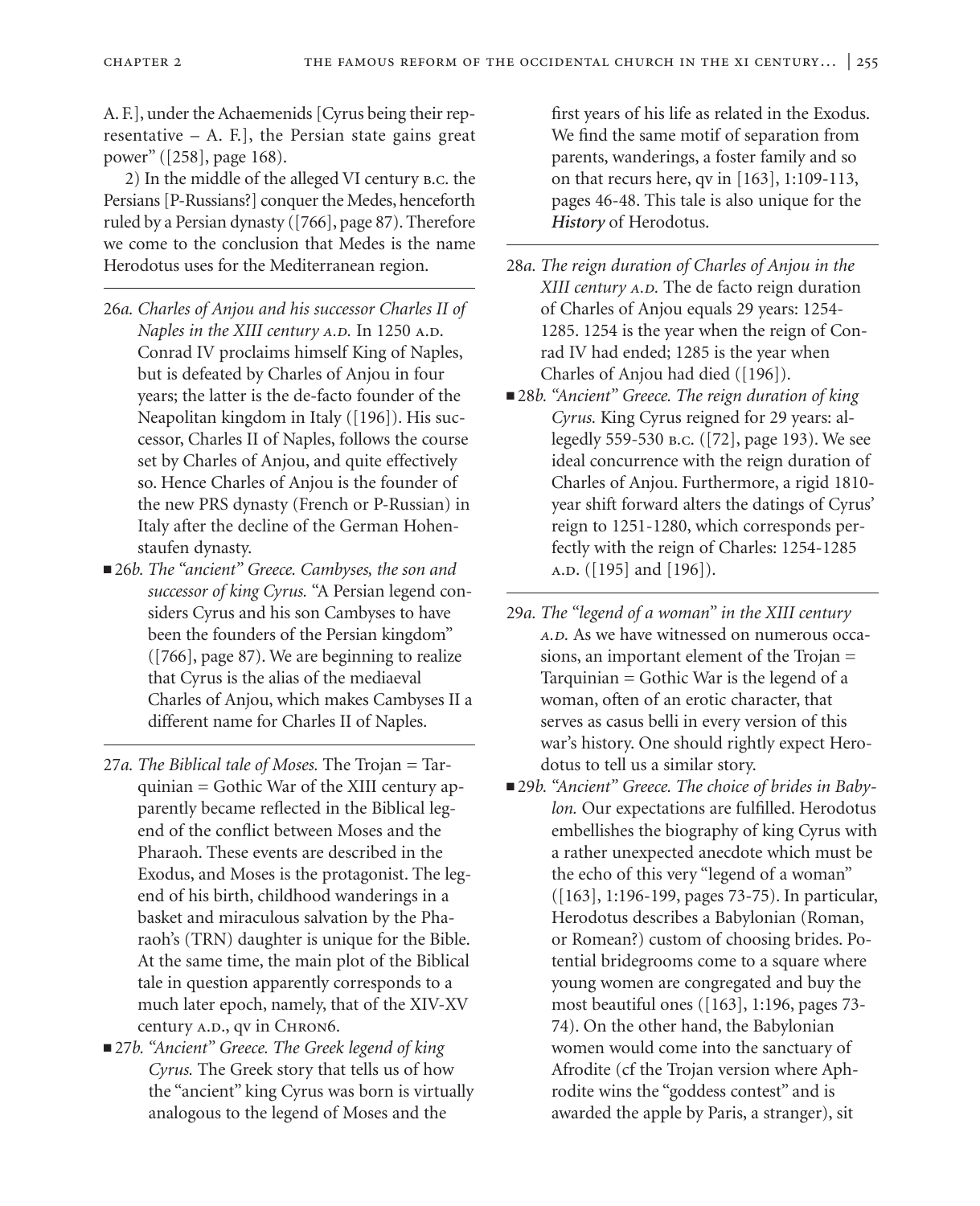down and wait for some stranger to "unite with them outside the hallowed ground… the young woman would have to follow the first one to throw her the money without hesitation" ([163], 1:199, pages 74-75). Herodotus gives us a rather detailed account of these customs and then returns to the biography of Cyrus. This somewhat uncanny fragment that we discover in the tale of king Cyrus is apparently a distorted version of the "legend of a woman" that is invariably present in every myth spawned by the Trojan War of the XIII century A.D.

- 30*a. Siege of the capital and the Trojan Horse.* In the Trojan = Tarquinian = Gothic War the "legend of a woman" is followed by the outbreak of a war and the siege of a capital: Troy, Naples = New City, Rome or Babylon. See above for the identification of Babylon as Rome in certain mediaeval texts. The siege of the capital (Babylon) is one of the focal points in this war; the "Trojan Horse" (aqueduct) is a very wellknown symbol of the Trojan War. One should therefore expect Herodotus to tell us about a "horse" of some significance.
- 30*b. "Ancient" Greece. The Babylonian campaign of Cyrus and a strange holy horse.* Our prognosis is confirmed. Cyrus instigates a war with Babylon, at the very beginning of which we come across a peculiar episode involving a sacred white horse that drowns in a river. This event plays an important role in Cyrus' campaign ([163], 1: 189, page 71). It happened as follows:

"When Cyrus set out to cross the navigable river Gyndes, one of his sacred white horses jumped into the water in its friskiness, trying to cross it. However, the river had swallowed the horse and carried its body away in its current. Cyrus became enraged at the river for such an impertinence, ordering to make it so shallow that women should be able to cross it without wetting their knees [?! – A. F.] This threat made Cyrus postpone the march to Babylon" ([163], 1:189, p. 71). What do you think Cyrus did instead of besieging Babylon? He had divided the army in two, placed the soldiers on both banks of the river and made them dig.

It took the army the whole summer to transform the river Gyndes into 360 canals, no less ([163]). It was only after this odd task had been over that Cyrus commanded to resume the march to Babylon.

One should be aware that the text of Herodotus that has reached us must have undergone some editing. The XVII century editors took out some fragments and altered others.Apart from that, many things were already beyond their comprehension. The "360 canals" must have appeared as a result of a distortion or miscomprehension of some sane and logical order of Cyrus by the editor. The part played by the "sacred horse" in the legend of Cyrus is quite obviously rather different from what we find in its Trojan counterpart. However, we shall now see yet another story of the Trojan "horse", or aqueduct, in the rendition of Herodotus which is already close enough to the Gothic version relating the siege of Naples (the New City) by Belisarius, commander-in-chief, through the groove of a dried-up aqueduct. See for yourselves.

- 31*a.Belisarius (The Great King) begins his siege of the New City.* Let us recollect the siege of Troy = New City (Naples), New Rome, or Rome in the Gothic War of the alleged VI century A.D. Belisarius, the commander of the Graeco-Romean army, invades the country and comes to Rome, fighting a battle with the Goths at the walls of the city. Then Belisarius begins the long and hard siege of the New City (Naples, or New Rome) which is one of the war's main episodes.
- 31*b. "Ancient" Greece. Cyrus the Great (The Great King) begins his siege of Babylon.* This is what Herodotus tells us of this siege: "Next spring the king directed his troops towards Babylon. The Babylonians and their army came out of the city waiting to face Cyrus. When the king had approached the city, the Babylonians rushed into battle, but were defeated and pushed back into the city… having gathered enough provision for many years, they hardly paid any attention to the siege" ([163], 1:90, page 71). Let us remind the reader that "Cyrus" is but a version of the word "Czar" (or Caesar); all of these terms really refer to the same figure.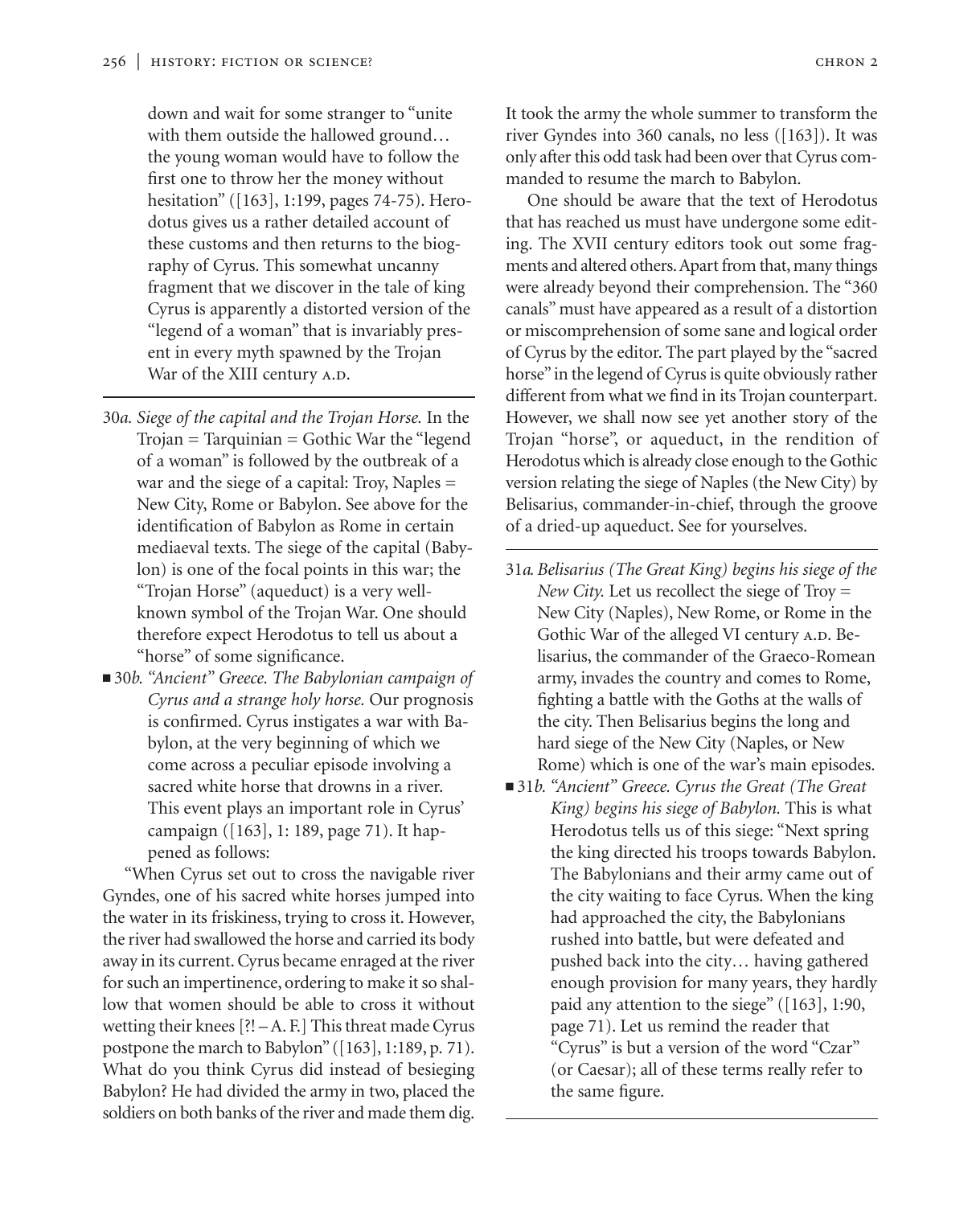- 
- 32*a. The futile siege of the New City (Naples) in the Gothic War.* The siege of the New City by the Romean Greeks in the alleged VI century A.D. had been a lengthy one, and even led to a certain agitation in the ranks of Belisarius ([196] and [695]). The New City, or Naples, was a strong fortress. It is said that Belisarius even wanted to discontinue the fruitless siege.
- 32*b. The "ancient" Greece. Thriveless siege of Babylon.* Cyrus, King of Persia, had held Babylon under siege for a long time and to no avail. As a result "Cyrus got into quite a predicament, since a great deal of time was wasted on a matter that did not progress in any way at all [the siege]" ([163], 1:90, page 71).
- 33*a. The Gothic War. The stratagem of Belisarius (The Great King) and the aqueduct.* Belisarius is suddenly enlightened and resorts to tactical cunning which allows him to conquer Naples (The New City). Chroniclers are of the opinion that somebody had advised him to infiltrate the New City via a dried-up aqueduct, which was a large dale that started well outside the city limits and led inside. The entrance was blocked by a rock. The besieged did not guard the old aqueduct and appear to have forgotten all about it. They didn't expect any foes to approach from that direction, qv above as well as in [196] and [695].
- 33*b. "Ancient" Greece. Cyrus the Great (or The Great King), his ruse of war, and the Babylonian river.* The ruse of war used by Cyrus to seize Babylon was as follows, according to Herodotus: "Whether following someone's advice or having realized what had to be done all by himself, Cyrus did the following. He had placed a part of his army near the place where the river was running into the city, and another one – further down the current, where it was flowing out" ([163], 1:191, page 71).
- 34*a. The Gothic War. A special party of Romean Greeks gets into the New City via a dried-up old aqueduct.* As we already know from Chapter 2 of Chron2, several hundred Romean Greeks

got into the gigantic groove of a dried-up aqueduct. The Trojan version tells us of several hundred warriors hiding in the Trojan "horse". Bear in mind the phonetic similarity between *aqua* for "water" and *equa* for "horse". According to Homer, the rest of the Trojan army drew away from Troy pretending to retreat and give over with the siege in order to confuse the Trojans. Here we see the army split into two parties once again.

- 34*b. The "ancient" Greece. The invasion of Cyrus and his army into Babylon through the bed of the river that he had drained away.* Cyrus orders to draw the river aside; it runs dry, and the first half of Cyrus' army enters the city catching the besieged completely unawares. Herodotus informs us that "he had ordered the soldiers to enter the city through the riverbed as soon as it had dried up. After that he gathered the non-combatant part of his troops around him and retreated  $[sic! - A, F.]$ . The Persian king used a canal to drain the river away and into a lake… thus, the old riverbed became passable" ([163], 1:191, page 71. It is perfectly clear that the tale Herodotus tells us about the dry bed of the river that ran through the city is a slightly altered version of the story of the dried-up aqueduct – the "Trojan Horse".
- 35*a. The Trojan = Gothic War. The fall of the New City.* The Greek/Romean/Roman troops of Belisarius break into Naples (the New City, or the New Rome, or Troy) through the dry aqueduct. The city is gripped by panic, the sudden assault had caught the besieged by surprise, and the fate of the city was sealed – it had fallen to the enemy. Homer describes the capture of Troy in a similar manner: the Greeks suddenly appear from the "belly of the Trojan Horse" and seize Troy.
- 35*b.* "Ancient" Greece. The fall of Babylon. According to Herodotus, "after the water in the riverbed had drained away to make the river only knee-deep, the Persians used it for infiltrating Babylon. Had the Babylonians known about the ploy of Cyrus beforehand or no-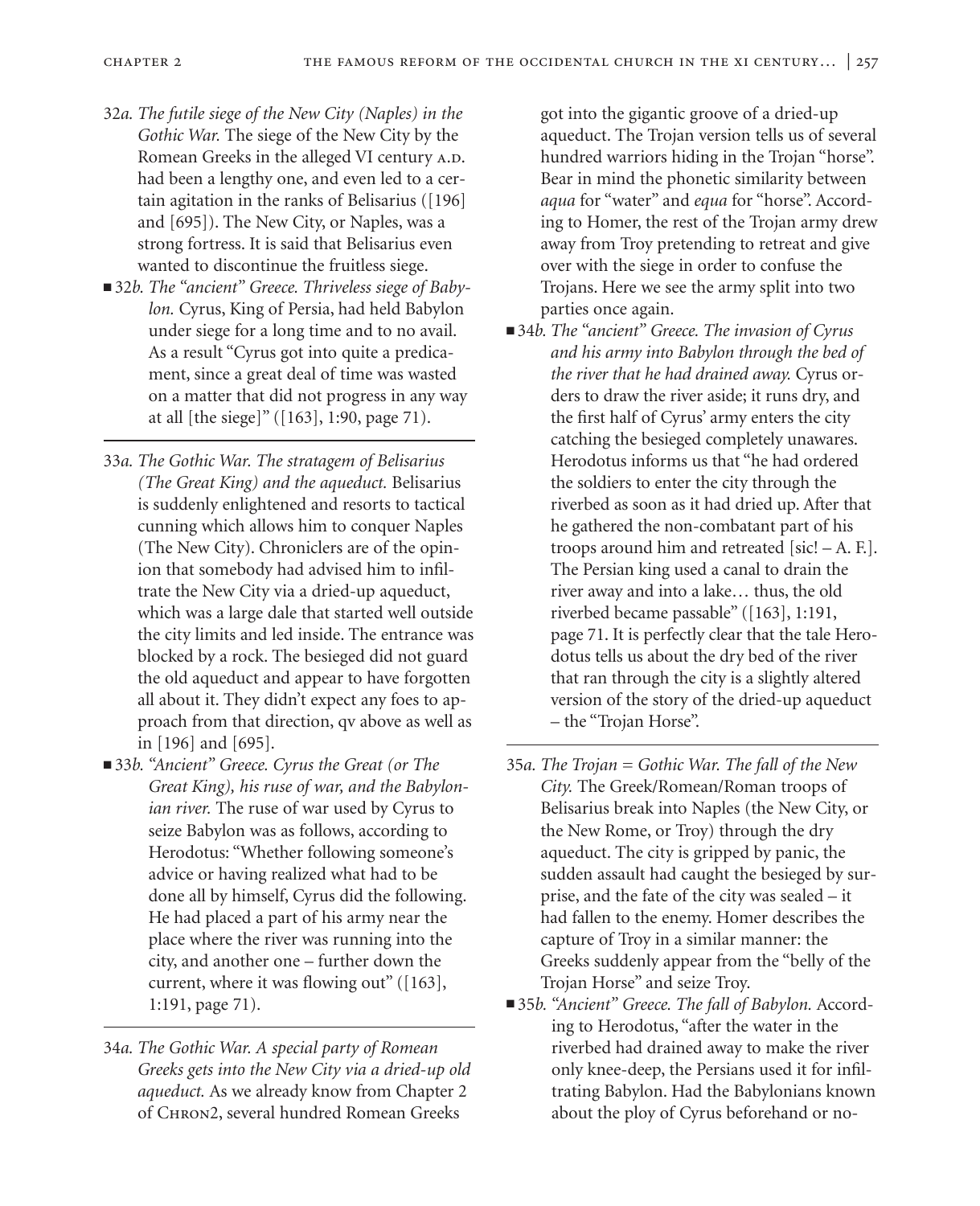ticed his actions in good time, they would naturally… have crushed the foe completely… however, it was the Persians who took the Babylonians by surprise. The city of Babylon was so big that… those who had lived in its centre didn't know the periphery had already been captured by the enemy… this is how Babylon had fallen" ([163], 1:191, pages 71-72). What we see is basically a reiteration of the same story as above.

**Commentary.** Once again we see the mediaeval chroniclers try to do their best and give a honest description of the murky past, studying with the utmost attention the documents written a century or two before their time, perhaps, ones that hardly held together. Herodotus earnestly tries to understand the true nature of the "sacred horse", as well as the dry bed of either a river or an aqueduct that is used by either the Greeks or the Persians for infiltrating into the town under siege (either Babylon, the New City, or Troy). He forms some subjective opinion of the events as a result, which is then offered to the readers of *History* by either Herodotus himself or his XVII century editor. The picture is substantially different from the original, yet one can see in it the traces of real events which gave birth to this plethora of myths and legends.

One can hardly claim the Gothic version with the aqueduct to be the most veracious of all; it may contain serious distortions of the real events. It would be expedient to collect all the phantom duplicates that we have discovered and attempt to write the true summarized history of the Trojan War (which is bound to be a great deal more rational and eventful than its individual distorted versions, such as the Trojan War, the Gothic War etc.

36a.*The fall of the Italian Troy (the New Rome?) in* the alleged years 1261-1268 A.D. As we already discovered, the XIII century war ended in 1268 A.D. with the fall of the New City (Naples, the New Rome, as well as the mediaeval Italian Troy), and the death of Conradin in 1268 ([196]). The Latin Empire on the territory of Byzantium ceases to exist virtually around the same time, in 1261, when the Nicaean emperor Michael III Palaiologos seizes New Rome = Constantinople.

■ 36*b. "Ancient" Greece. The fall of Babylon in 539 b.c., or 1271 A.D. considering the 1810-year shift.* According to Scaligerian chronology, Babylon fell in 539 b.c. ([163], page 508, comment 138). A 1810-year shift transforms this date into 1271 A.D. This new dating all but coincides with 1268, or the date when the war of the XIII century A.D. had ended. The concurrence is very good indeed. Some of the modern commentators assume that Herodotus is referring to the expedition of Darius; however, Herodotus himself makes direct and unequivocal references to the campaign of Cyrus ([163]).

**Commentary.** Let us stop and reflect for a moment. We see that the chronological formula  $X = T + 1800$ works well and is applicable to a long time interval. The formula suggests that we compare "ancient" events to the ones that took place in the Middle Ages, across a gap of roughly 1800 years. If we are to compare them attentively, we shall soon enough discover obvious proximity of their form-codes.

Now for the next step – comparison. Once again, we witness recurring scenarios; the more steps we make, the more similarities we encounter, and we have made quite a few steps already. The table compiled according to the  $X = T + 1800$  formula took 36 steps, and is far from completion; we are of the opinion that it contains a superimposition of two analogical currents of events, one of them being mediaeval and the other "ancient". Their concurrence is naturally far enough from ideal – but these currents are amazingly similar to each other if we observe them through the prism of a 1800-year shift.

None of the above would be particularly surprising if we just pointed out one or two "similar biographies". An abundance of such examples of individual similarities between random characters that mean nothing whatsoever can be found in our age as well. However, a critical analysis of Greek history shows that we are facing a phenomenon of an altogether different nature, and one of the utmost significance, at that. A large number of rather similar biographies lined up into two lengthy currents all of a sudden, each one of them covering a span of several centuries; the mediaeval current resembles the "ancient", and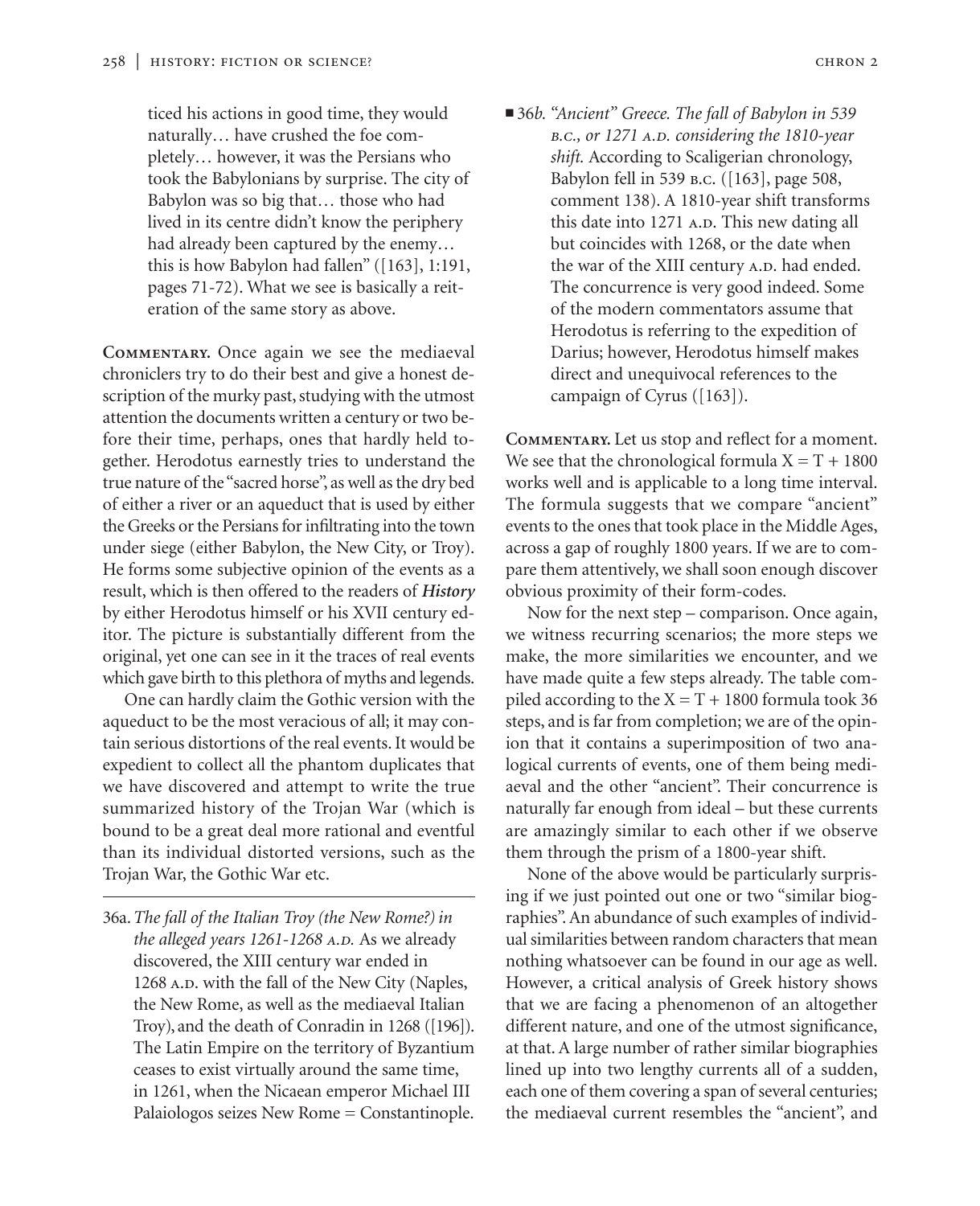vice versa. Moreover, both of them obviously allow us a glimpse into one and the same common reality, albeit described in different ways and by different chroniclers, which implies the use of different words as well as different (and often polar) emotional assessment of events. The names and aliases used may also differ substantially – however, most of them do have meaningful translations.

It has to be said that there are no duplications of events within individual currents – all of them are different. In other words, the "ancient biography" of Cyrus doesn't resemble that of Cambyses I, while the mediaeval "biography" of Charles of Anjou differs from that of Charles II of Naples. In other terms, every link of the chain is unique; every step is individual and doesn't resemble previous steps. But every "ancient step" is amazingly similar to its mediaeval double and vice versa – that is to say, the "ancient biography" of Cyrus is very similar to the mediaeval "biography" of Charles of Anjou, whereas the "biography" of Cambyses II resembles that of Charles II. What could all of this possibly mean?

One can suggest a natural explanation. We have most probably discovered two chronicles referring to one and the same sequence of real mediaeval events. The chronologists of the XVI-XVII century have left one of the chronicles "intact", while the other one was declared "ancient" and shifted backwards in time. Nowadays when we have discovered this – primarily by proxy of empirico-statistical methods, we suggest to return the "ancient" chronicle to its rightful place and identify it as a reflection of the mediaeval version. Let us now return to our comparison and move forward along the time axis.

- 37*a. The Gothic War. Commander-in-chief Narses had been "wronged because of a woman".* Let us remind the reader that Narses, the military leader who had succeeded Belisarius (likewise Odysseus, or Ulysses who acts as the successor of Achilles) had been "greatly wronged because of the empress", qv in Chapter 2 of CHRON<sub>2</sub>.
- 37*b. "Ancient" Greece. King Cyrus dies "because of a woman".* His troops are crushed by Queen Tomyris who desecrates the corpse of Cyrus ([163], 1:214, page 79).

**Commentary.** The frequency of references to the name "Cyrus" in Greek history. We shall now witness how the very name "Cyrus" – that is, "Czar", "Sir", or "Sire", had most probably been introduced in the XIII century Greece. The Scaligerites will obviously go on about the "revival" of the "ancient" name Cyrus after centuries of oblivion. Ferdinand Gregorovius, the famous German expert in Greek and Roman history, tells us the following: "Due to the world fame of the city of Athens, Otho de la Roche decided to title himself with the name of the actual city – at least, the Franks and even the Pope call de la Roche Sire d'Athenes or dominus Athenarum in official documents. This modest title of "Sire" was distorted by the Greeks who have transformed it into the word "Cyrus" from their language, which had subsequently grown into the majestic title of *Megaskyr* (The Great Ruler). However, it would be erroneous to explain this title by the fact that it had been used by the former Byzantine rulers of Athens, since there is nothing to confirm it" ([195], page 151).

We have conducted the following simple research. The book of Gregorovius entitled *Mediaeval History of Athens* ([195]) is a fundamental oeuvre inasmuch as the scope of references to original sources is concerned, and it covers the interval between the alleged I century B.C. and the XVIII century A.D. Gregorovius gives us a sequential, century-by-century rendition of all the main documents related to the history of mediaeval Athens and Greece in some way. We have analyzed every page of Gregorovius' voluminous work ([195]), marking every year containing a reference to the name Cyrus on the time axis. Let us emphasize that we have counted every reference to the name regardless of context. As a result, we found out that the name Cyrus is most often used in the very documents that are dated to 1207-1260 A.D. – pages 151-188 (4) of [195].

We proceed to find out that the name Cyrus hardly surfaces anywhere in the entire volume of [195] outside the XIII century A.D. (in the entire span of I-XVII century A.D.); all we have to add is that a chronological shift of 1810 years – or, better still, a close 1778-year shift, makes this mediaeval peak of references to "Cyrus" identify as a manifestation of the famous Persian king Cyrus in the history of the "ancient" Greece. Let us sum up.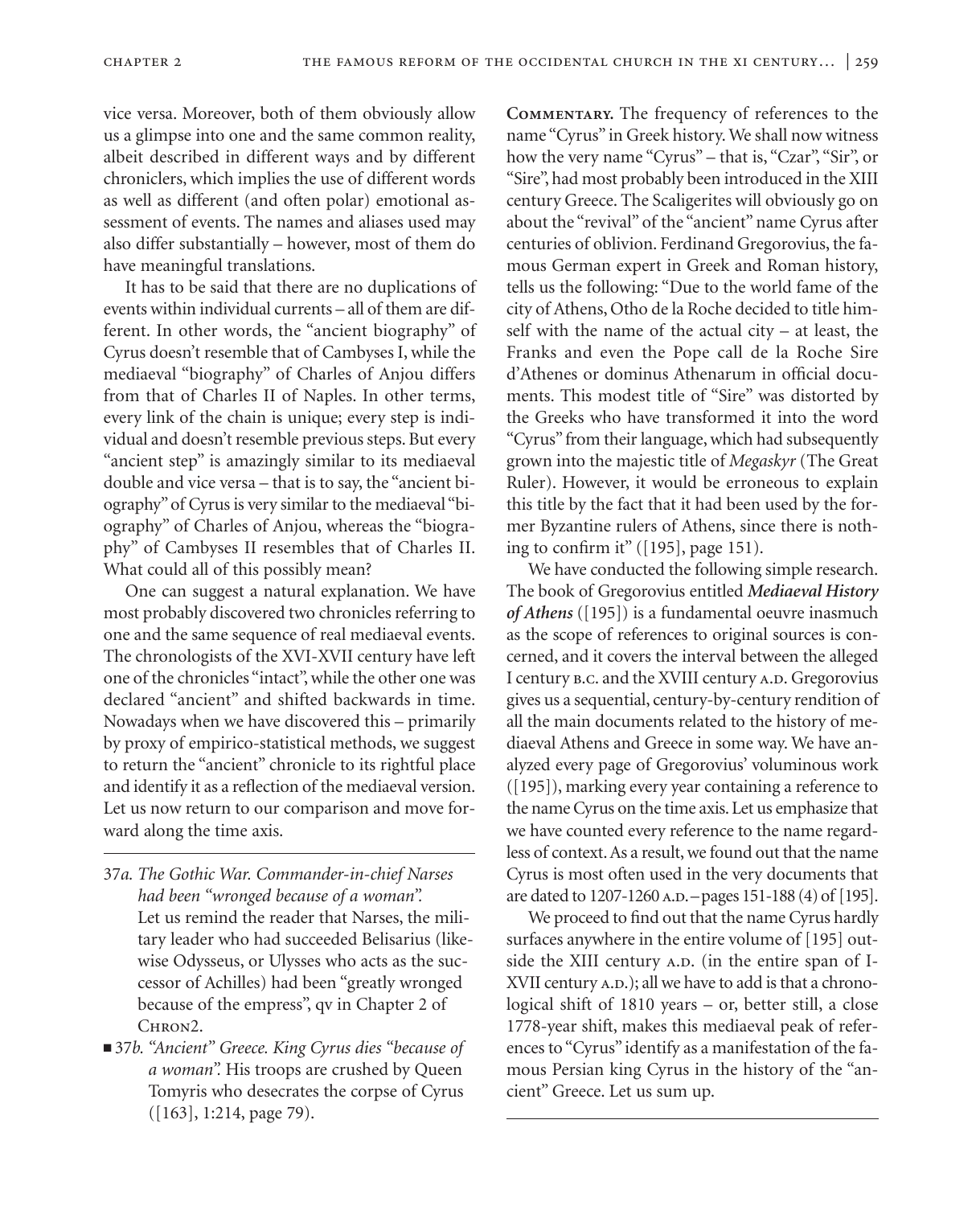- 38*a. The peak of references to the name "Cyrus" in the XIII century A.D.* The simple experiment described above allowed us the discovery of a single distinct frequency peak of references to the name of Cyrus in the entire volume of the fundamental oeuvre ([195]). There are hardly any mentions of the name outside the scope of the XIII century.
- 38*b. "Ancient" Greece. The frequency of references to the name Cyrus peaks in the alleged VI century b.c.* We observe a superimposition of the "ancient" peak over the mediaeval after a 1800-year shift. Scaligerian history contains a distinct frequency peak of references to the name Cyrus in the "ancient" Greek history of the alleged VI century b.c. Both peaks – the "ancient" and the mediaeval, correspond with each other perfectly if we are to consider the 1810-year shift, or, better still, a shift of 1778 years.

**Commentary.** Why does F. Gregorovius make this sudden yet very appropriate allusion to the "ancient" Trojan War in his account of the war of the XIII century A.D.? We have already discovered the XIII century to be the epoch of the great war that became reflected in different sources under different names – the Trojan War, the Tarquinian War, the Gothic War and so on. The fall of the New Rome = Constantinople = Homer's Troy = the Evangelical Jerusalem took place in either 1204 or 1261, along with the fall of the Latin Empire whose capital had been in Constantinople ([195]). The war in Italy and the fall of the New City = Naples are dated to the same epoch – around 1250-1268 A.D. ([196]).

And so, in his rendition of the events of 1250-1270 A.D., F. Gregorovius make an unexpected yet very timely reference to the "ancient" Trojan War, quoting the mediaeval chronicle of Muntaner, a contemporary of Dante. The quotation is question is of the utmost interest as well, and we already cited it above: "In exactly the same manner Ramon Muntaner, a Catalan historian and a contemporary of Dante, was imagining Homer's Menelaius as a 'Duke of Athens'" ([195], page 188 (6).

Thus, Ferdinand Gregorovius, who knew both the "ancient" and the mediaeval history of Greece per-

fectly well, cannot help pointing out the duplicates, or similar events, which he recognizes when he runs into them time and again. Therefore he mentions the "ancient"Trojan War just as he is describing the events of the XIII century A.D.

## **6.**

# **MEDIAEVAL TRACES OF THE "ANCIENT" HOMER IN THE XIII-XIV CENTURY. THE FAMOUS MEDIAEVAL SAINT-OMER CLAN**

The Trojan War is inseparable from the legendary name of Homer, who had presumably been the first to immortalize it in his epic poems. However, since the Trojan War is most likely to have taken place in the XIII century A.D., one should rightly expect the famous name of Homer to emerge somewhere in the epoch of the XIII-XIV century. Could it be that the name of the famous mediaeval poet hadn't left any trace in the history of this epoch? It had – and this is what we intend to relate below.

Let us conduct the following simple research. We shall once again turn to the *Mediaeval History of Athens*, a detailed and fundamental monograph that covers the epoch of I-XVII century A.D., written by F. Gregorovius ([195]). It contains a multitude of names belonging to rulers, heroes, warriors and so forth. The book contains a detailed alphabetical index, a study of which soon yields a name that was rather famous in the history of mediaeval Greece – that of Saint-Omer, or Saint Homer, no less! The Saint-Omer clan played a key role in the XIII century Italy and Greece. None of the above implies the author of the *Odyssey* and the *Iliad* to have necessarily belonged to the Saint Homer clan; so far all we do is analyse the frequency of references to the name in mediaeval history.

We shall take a closer look at just what epoch we encounter the name of Saint Homer in. It turns out to be the period of 1200-1330  $A.D.$  ([195]). We don't find any references to the name anywhere beyond this epoch. What we get is a unique frequency graph that peaks around 1200-1330 – very ostensibly so, and just once. Furthermore, it is widely known that the Saint-Omer clan took active part in the crusades ([195]); therefore, the Homers took part in the war of the XIII century A.D. - or were participants of the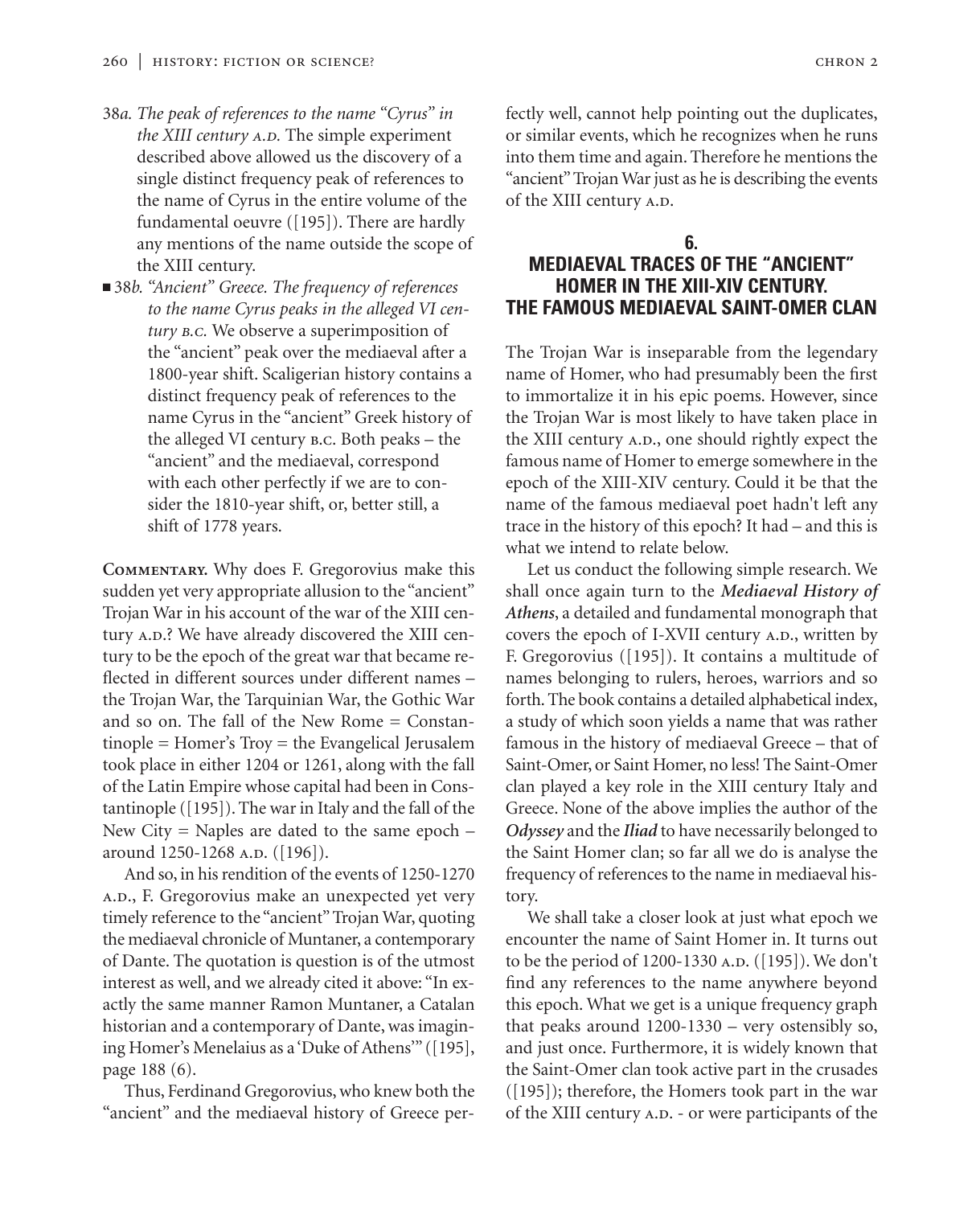Trojan War, in other words. By the way, the name Homer may be derived from the Ottoman "Omar".

Therefore it makes perfect sense to assume that some representative of this clan, a poet of the XIII-XV century, finally collected all of the Homer family lore that had to do with the XIII century war as two gigantic epic poems: the *Iliad* and the *Odyssey*. This event must have taken place about a century after the end of the war the latest (even though Scaligerian history tries to convince us that it post-dated the end of the war by four or five hundred years. It would be of interest to find out whether there were any blind representatives of the Saint-Omer clan (blinded in battle, perhaps?); we had no opportunity to find out. Gregorovius does in fact make the odd occasional reference to the "ancient Homer" - by no means identifying him as the mediaeval Saint-Omer, to be sure. However, from the Scaligerian point of view the "ancient" Homer couldn't have possibly been a mediaeval character, therefore he isn't even included in the name index at the end of the book.

One of the most famous representatives of the Saint-Omer clan is Marshal Nicholas Saint-Omer (possibly, Ottoman=Ataman Nicholas Saint Omar?), who was an actual participant of the war of 1311-1314 A.D., which may have served as part of the original of the "ancient" Trojan War and became reflected in the legend of the foundation of the Roman Kingdom in Italy by the descendants of the "ancient" Trojan Aeneas (the Biblical Noah?). In other words, the PRS (P-Russian) Charles of Anjou, qv above.

The Catalans invade Greece. "It appears that the Thebes made no attempt of resisting; nevertheless, they were looted as well as the treasure of Cadmea. The Saint-Omer castle fell prey to the first outbreak of the Catalans' fury, which resulted in such devastation of the castle (which may have also been gutted by the fire) that it was never rebuilt in its former glory. The location of its owner, marshal Nicholas de Saint-Omer, at the time of the invasion remains unknown… he had built a new castle, also called Saint-Omer. Its ruins still exist under the name of Santameri. Nicholas III died on 30 January 1314, leaving his wife Guillerma without an heir… with his death, the famous clan of Saint-Omer disappeared from Greece forever" ([195], pages 210-211). It is therefore possible that the ruins of the Santameri castle still

keep the memory of Homer, the great bard of the XIV century A.D., who could have been an Ottoman = Ataman by the name of Nicholas Saint Omar.

#### **7.**

## **THE FAMOUS RAPE OF THE SABINE WOMEN IN THE "ANCIENT" ROME AND THE SHARE-OUT OF WIVES AND DAUGHTERS IN EARLY XIV CENTURY GREECE. The foundation of Rome in Latinia and later the Italian Rome in the XIV century A.D.**

#### **7.1. The rape of the Sabines**

Nearly every version of the Trojan  $=$  Tarquinian  $=$ Gothic War includes the important "legend of a woman", one of them being the famous "ancient" legend of the rape of the Sabine Women, placed by Titus Livy in the early days of the Regal Rome, or the alleged VIII century b.c. ([482]). Let us recollect the story. A small group of Romans-to-be led by Romulus and Remus invades a foreign territory. They found the city of Rome; however, they haven't got any wives. A communal feast is organized together with the inhabitants of neighbouring villages. The Romans use guile and force to abduct the wives and daughters of the villagers, thus providing for the opportunity to procreate ([482]).

According to the results presented in fig. 3.1, this legend pertains to yet another phantom duplicate of the XIII century war, which is marked by a black triangle. However, since the original of the Trojan War is located in the XIII century A.D., one should expect to encounter the original of the legendary rape of the Sabines somewhere in this epoch – its mediaeval version, to be more precise, which might also contain a distorted rendition of facts.

Our presumption becomes validated before too long. We are already familiar with the fact that the mediaeval Franks and Goths can be identified as the "ancient" Trojans. In late XIII – early XIV century A.D. the Franks and the Catalans capture the Duchy of Athens ([195], page 211). We are informed of the following:"The victors shared out the castles and the estates, as well as the wives and daughters of the knights killed at Cephissus" ([195], page 212). It is most significant that the famous mediaeval battle of Cephissus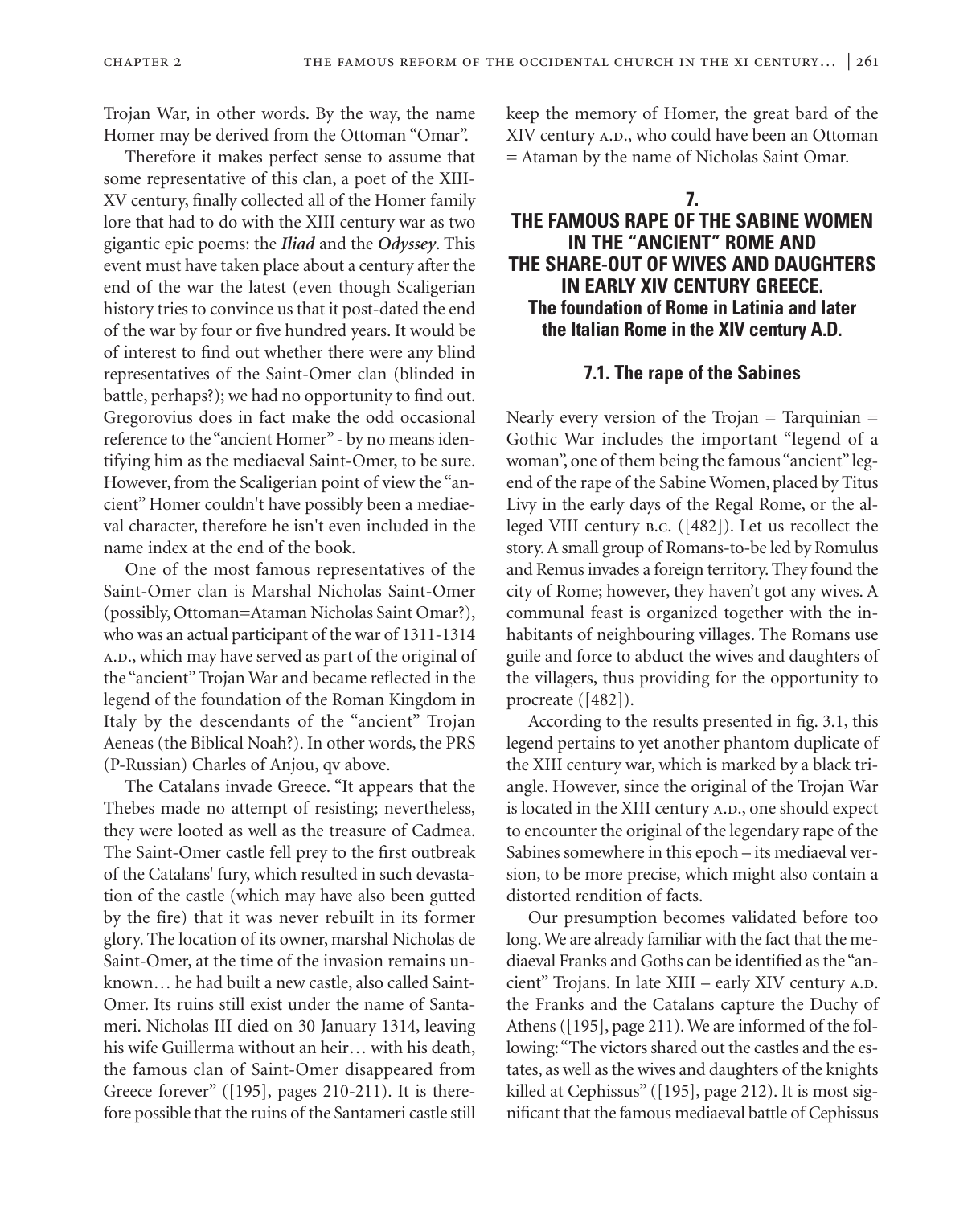has already been partially identified as the "ancient" battle of Cephissus that took place in the reign of Sulla, the Roman emperor, qv in Chapter 2 of CHRON2. Let us provide the reader with a brief reminder of this superimposition, which was actually pointed out by F. Gregorovius, who nevertheless proved unable to use the data for making a corollary of any kind.

He does point out that the famous battle of Cephissus dating to 15 March 1311 A.D. is described in almost the same terms by the "ancient" Plutarch in his biography of Sulla, and also in the mediaeval sources of the XIV century. The geographical localizations of both battles, as well as many of the events that preceded them, coincide almost completely. Gregorovius sums up as follows:"The fate of the Mithridates' army, which was once chased into these swamps by Sulla, recurred on the banks of Cephissus" ([195], page 198). Bear in mind that the epoch of Sulla and Caesar is yet another phantom duplicate of the XIII century war that became recorded as the early days of the Second Roman Empire, qv in CHRON1, Chapter 6.

In his detailed study of this mediaeval "sharingout of wives and daughters" F. Gregorovius cannot help making the obviously pertinent comparison, pointing out the parallel between the "ancient" legend and the mediaeval event:"Attica and Boeotia witnessed the rape of the Sabines [sic! - A. F.] recur… Each mercenary was given a wife in accordance with his rank; some would get wives distinguished enough to "render their new husbands unworthy of serving water for their morning toilette"; Muntaner tells us that the life of the Catalan party was looking just splendid, and the presence of common sense could allow them to reign over the conquered land for centuries on end. However, their numbers were too insignificant for filling the entire land, and they went so far as to invite their allies the Turks to settle in the duchy" ([195], page 212). Therefore, the Turks (TRK), or the Ottomans, reappear on the mediaeval = "ancient" historical arena. We see that this "ancient Rape of the Sabines" must have taken place in the XIV century A.D. and is known in mediaeval history as "the abduction of wives by the Catalans". Let us sum up.

1) The battle of Cephissus  $(1311 \text{ A.D.}, \text{qv in } [195])$ .

2) The Franks and the Catalans are foreign invaders in Greece; they conquer the Duchy of Athens with a comparatively small party ([195], pages 198 and 211- 212).

3) "The sharing-out of the wives and the daughters" of the conquered Greeks between the Catalan and Frankish victors in 1311 A.D.

#### ■ 39*b. The "ancient" Greece. The foundation of Italian Rome by the descendants of Aeneas in the alleged VIII century b.c.*

1) The war before the foundation of the "ancient" Rome around the alleged year 753 b.c. can be regarded as one of the phantom reflections of the mediaeval XIII century war. One more of its duplicates is the "ancient"battle of Cephissus under Sulla, in the alleged I century b.c.

2) The "ancient" Romans-to-be, headed by Romulus and Remus, conquer a new land where Rome shall eventually be founded. They are foreign invaders ([482]).

3) The famous "ancient" rape of the Sabines committed by the Romans for the sake of procreation.

## **7.2. The "ancient" Romulus and Remus are the grandchildren of Aeneas the Trojan and the founders of Rome in Latinia. This is apparently followed by the foundation of Rome in Italy at the end of the XIV century A.D.**

We shall now acquaint ourselves with the mediaeval events of the XIV century A.D. that played an important part in the creation of the "ancient" legend of the rape of the Sabines, and also the history of Italy's foundation by Romulus and Remus, or the foundation of Livy's Regal Rome. Let us remind the reader that one of the "ancient" versions considers Romulus and Remus to have been grandchildren of Aeneas who had escaped after the fall of Troy. After long wanderings, Aeneas (the Biblical Noah?) arrives in Latinia with a group of Trojans; this event is followed by the foundation of Rome (a new kingdom) and can be credited to either Aeneas himself or the descendants of the latter ([579], pages 23-24).

Nowadays it is presumed that Latinia from the epoch of Aeneas is located on the territory of mod-

<sup>39</sup>*a. The Franks and the Catalans founding a new duchy in the XIV century of the new era.*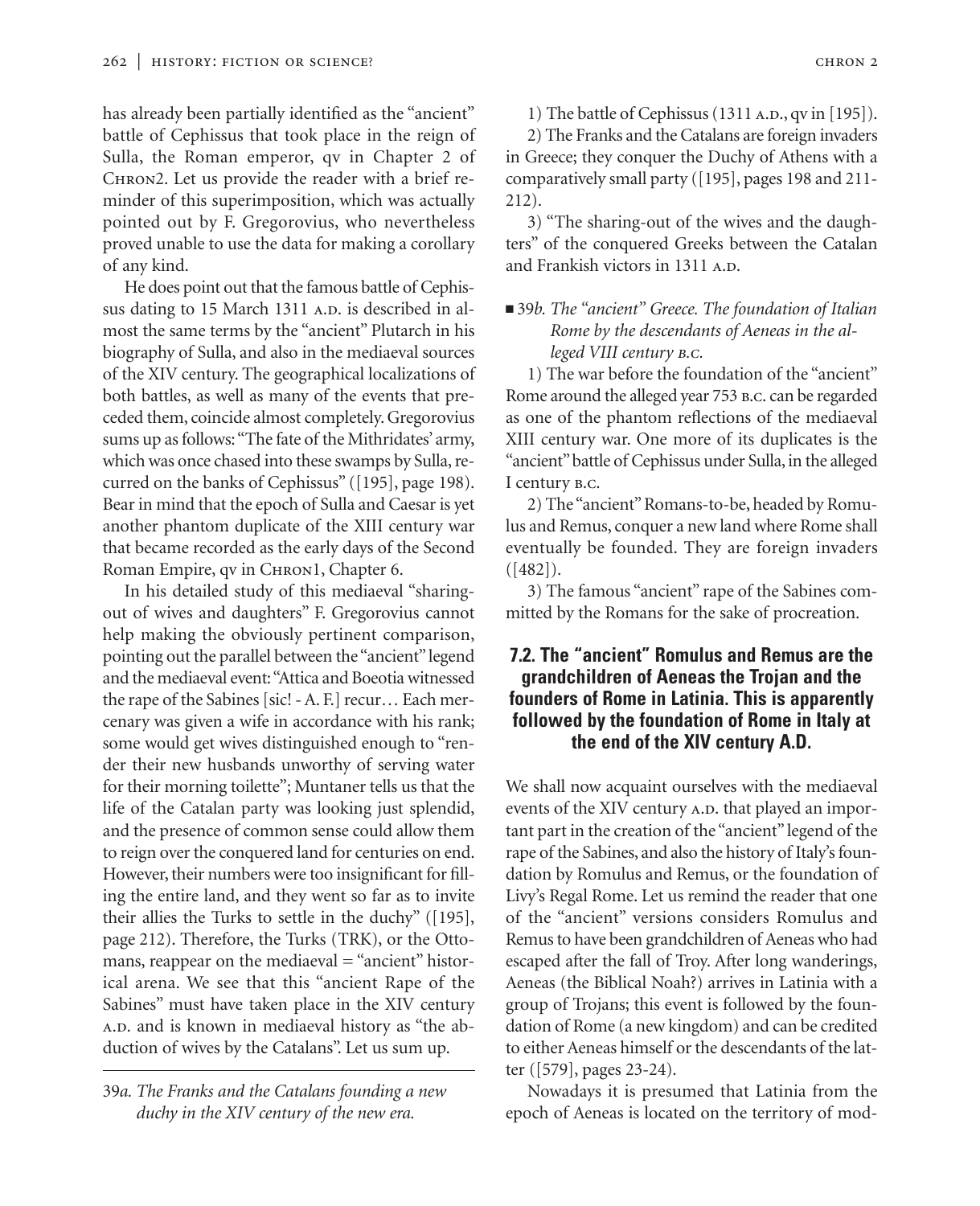ern Italy. However, the layered structure of the "Scaligerian history textbook" implies that the country in question is most likely to be identified as Russia-Horde from the end of the XIII century (see CHRON1, Chapter 6; also CHRON5 and CHRON6). The "ancient" Roman kingdom founded here is the Great = "Mongolian" Empire of the XIV-XVI century, qv in the dynastic identification table found in CHRON1, Chapter 6. One of the traces of this Empire can be found in Scaligerian history ("Third Rome" as a later name of Moscovia).

Another group of refugees from the destroyed Troy = Czar-Grad headed westwards, and founded the city that subsequently became known as Rome on the territory of modern Italy. It became important in the epoch of the great = "Mongolian" conquest of the XIV century, when one of the local centres of "Mongolian" regency appeared here. All of these events were then mixed up in the single legend about Romulus and Remus, the descendants of King Aeneas, founding the city of Rome and the Roman Kingdom. Later chroniclers would confuse the "three Romes" with each other: Czar-Grad (referred to as the New Rome), the Horde Russia of the XV-XVI century which became known as the "Third Rome", and Rome in Italy.

All of this knowledge brings us to the following conclusion: apparently, the foundation of Rome in Italy took place as recently as the XIV century of the new era, which makes this city a lot younger than New Rome, or Constantinople - "new" as compared to the "old" capital – "Ancient Rome" or "Old Rome", also known as the Egyptian Alexandria.

#### **7.3. A partial transplantation of the Romean history to the documents of Italian Rome from Constantinople in the XIV century A.D.**

When the "Roman nationhood" migrated to the Italian Rome from Constantinople in the XIV century A.D., a large part of the Romean and Byzantine history was also placed there as a result of a "paperwork transfer", and ascribed to Rome in Italy for a number of obvious reasons. The Holy See was founded in the Italian Rome – a bastion of Catholicism that didn't exist until the XIV century. This is what we actually learn from the Scaligerian version, which reports the

"return of the Holy See" to Rome in the XIV century (after the Avignon captivity, which, as we shall soon see, became partially reflected in the Biblical tale of "Babylonian captivity" (see chron2, Chapter 4). However, the creators of "New History" decided that the citadel of Papacy had to be "very ancient". The socio-historical demand was complied with, and the Italian city of Rome instantly received a very lengthy paper history.

#### **7.4. The original mediaeval tale of the foundation of Rome in XIV century Italy by Romulus and Remus**

This is what F. Gregorovius tells us in re the XIV century events after an examination of the mediaeval chronicles in [195]. According to our hypothesis, what we read is de facto an account of the "ancient" Romulus and Remus founding the Roman kingdom on the territory of Russia-Horde at the end of the XIII – beginning of the XIV century. Another group of their brothers-in-arms and descendants founded Italian Rome at the end of the XIV century, qv in Chron1, Chapter 6, and Chron6. We mustn't be confused by the fact that certain sources associate this story with the "Greek capital". Firstly, Troy (or Czar-Grad fled by Aeneas) had been the capital of Byzantium, or the Great Greece, whose territory included that of the modern Greece. Apart from that, some of the mediaeval sources used the word "Greek" as a synonym of "Christian", and both Byzantium and its heir, Russia-Horde of the XIV-XVI century had really been Christian kingdoms. Furthermore, bear in mind that the south of Italy was called "Greater Greece" in the Middle Ages ([39], pages 282-283). Therefore, later chroniclers may have been confused by the geography of the Byzantine, or "Mongolian" events, transferring them to Greece as well as the territory of modern Italy.

"Soon the entire Duchy of Athens was conquered by the 'fortunate Frankish troops in Romania'. After having wandered for many years [cf. the wanderings of Aeneas after the Trojan War – A. F.] accompanied by valiant struggle and horrendous privations, the band of mercenaries could finally forget about the hardships of life on the march and enjoy the ownership of a great land where they could settle down.